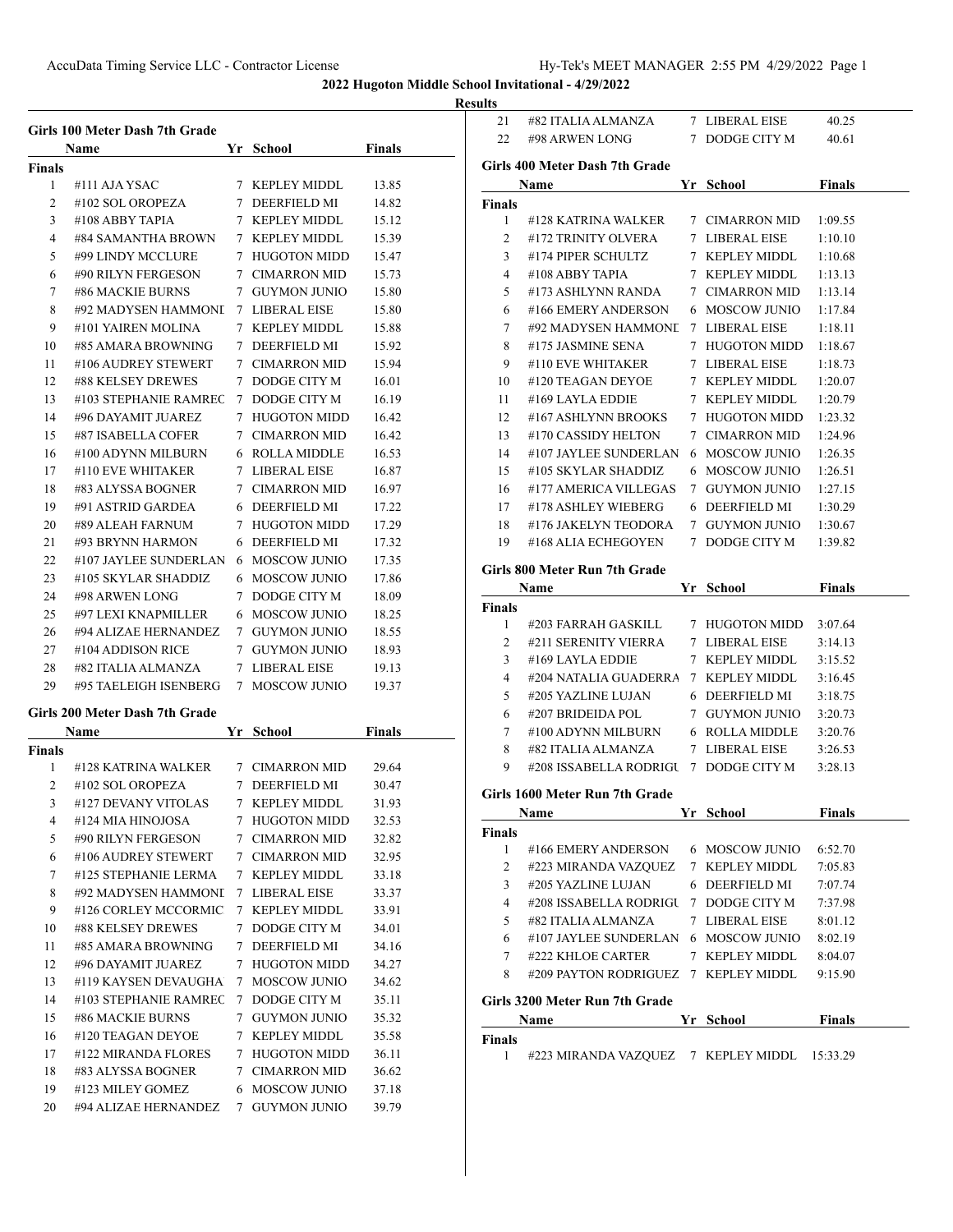| I<br>۰ |
|--------|
|--------|

| <b>Finals</b><br>1<br>2 | Name<br>#203 FARRAH GASKILL               | Yr School                    | <b>Finals</b>             |
|-------------------------|-------------------------------------------|------------------------------|---------------------------|
|                         |                                           |                              |                           |
|                         |                                           |                              |                           |
|                         |                                           | 7 HUGOTON MIDD               | 21.15                     |
|                         | #238 MAHLIA DANG                          | 8 GUYMON JUNIO               | 21.91                     |
| 3                       | #166 EMERY ANDERSON                       | 6 MOSCOW JUNIO               | 21.95                     |
| 4                       | #239 LYLA EDDIE                           | 7 KEPLEY MIDDL               | 22.67                     |
| 5                       | #240 BELLA SANCHEZ                        | 7 KEPLEY MIDDL               | 27.07                     |
| 6                       | #97 LEXI KNAPMILLER                       | 6 MOSCOW JUNIO               | 27.66                     |
| 7                       | #177 AMERICA VILLEGAS                     | 7 GUYMON JUNIO               | 28.75                     |
|                         | Girls 200 Meter Hurdles 7th Grade         |                              |                           |
|                         | Name                                      | Yr School                    | Finals                    |
| <b>Finals</b><br>1      |                                           |                              |                           |
|                         | #111 AJA YSAC                             | 7 KEPLEY MIDDL               | 34.38                     |
| 2                       | #174 PIPER SCHULTZ                        | 7 KEPLEY MIDDL               | 39.80                     |
| 3                       | #238 MAHLIA DANG                          | 8 GUYMON JUNIO               | 39.87                     |
| 4                       | #239 LYLA EDDIE                           | 7 KEPLEY MIDDL               | 41.30                     |
| 5                       | #177 AMERICA VILLEGAS 7 GUYMON JUNIO      |                              | 48.01                     |
|                         | Girls 4x100 Meter Relay 7th Grade         |                              |                           |
|                         | Team                                      | Relay                        | <b>Finals</b>             |
| <b>Finals</b>           |                                           |                              |                           |
| 1                       | <b>KEPLEY MIDDLE SCHOOL</b>               | A                            | 58.16                     |
|                         | 1) #269 ERISBELIE ALVARADO                | 2) #101 YAIREN MOLINA 7      |                           |
|                         | 3) #127 DEVANY VITOLAS 7                  | 4) #240 BELLA SANCHEZ 7      |                           |
| 2                       | CIMARRON MID                              | А                            | 58.77                     |
|                         | 1) #90 RILYN FERGESON 7                   | 2) #173 ASHLYNN RANDA 7      |                           |
|                         | 3) #106 AUDREY STEWERT 7                  | 4) #128 KATRINA WALKER 7     |                           |
| 3                       | GUYMON JUNIO                              | А                            | 1:00.00                   |
|                         | 1) #272 ZIAMARA DEHERRERA                 | 2) #271 ALEIGHA COEN 7       |                           |
|                         | 3) #270 MELINA ALVARADO 7                 | 4) #86 MACKIE BURNS 7        |                           |
| 4                       | <b>HUGOTON MIDDLE SCHO</b>                | A                            | 1:00.33                   |
|                         | 1) #203 FARRAH GASKILL 7                  | 2) #124 MIA HINOJOSA 7       |                           |
|                         | 3) #99 LINDY MCCLURE 7                    | 4) #109 NIKAYLA VOS 7        |                           |
| 5                       | DEERFIELD MI                              | A                            | 1:05.77                   |
|                         | 1) #91 ASTRID GARDEA $6$                  | 2) #178 ASHLEY WIEBERG 6     |                           |
|                         | 3) #93 BRYNN HARMON 6<br>DODGE CITY M     | 4) #85 AMARA BROWNING 7<br>А | 1:10.56                   |
| 6                       |                                           |                              |                           |
|                         | 1) #88 KELSEY DREWES 7                    | 2) #168 ALIA ECHEGOYEN 7     |                           |
|                         | 3) #273 ALAINA HILMES 7                   | 4) #103 STEPHANIE RAMREO 7   |                           |
|                         | Girls 4x200 Meter Relay 7th Grade<br>Team | Relay                        | <b>Finals</b>             |
| <b>Finals</b>           |                                           |                              |                           |
| 1                       | KEPLEY MIDDLE SCHOOL                      | А                            | 2:08.36                   |
|                         | 1) #120 TEAGAN DEYOE 7                    | 2) #125 STEPHANIE LERMA 7    |                           |
|                         | 3) #108 ABBY TAPIA 7                      | 4) #127 DEVANY VITOLAS 7     |                           |
| 2                       | <b>GUYMON JUNIO</b>                       | А                            | 2:11.55                   |
|                         | 1) #272 ZIAMARA DEHERRERA                 | 2) #271 ALEIGHA COEN 7       |                           |
|                         | 3) #270 MELINA ALVARADO 7                 | 4) #86 MACKIE BURNS 7        |                           |
| 3                       | <b>HUGOTON MIDDLE SCHO</b>                | A                            | 2:17.48                   |
|                         | 1) #295 RAQUEL ACUNA 7                    | 2) #122 MIRANDA FLORES 7     |                           |
|                         | 3) #96 DAYAMIT JUAREZ 7                   |                              | 4) #274 VALERIA PEINADO 7 |

| . |                                   |              |                            |
|---|-----------------------------------|--------------|----------------------------|
| 4 | <b>CIMARRON MID</b>               | A            | 2:23.35                    |
|   | 1) #170 CASSIDY HELTON 7          |              | 2) #297 AMELIE KITE 7      |
|   | 3) #83 ALYSSA BOGNER 7            |              | 4) #87 ISABELLA COFER 7    |
| 5 | <b>MOSCOW JUNIOR HIGH</b>         | $\mathsf{A}$ | 2:31.05                    |
|   | 1) #123 MILEY GOMEZ 6             |              | 2) #97 LEXI KNAPMILLER 6   |
|   | 3) #296 ANY ESPINOZA 7            |              | 4) #105 SKYLAR SHADDIZ 6   |
| 6 | <b>DODGE CITY M</b>               | A            | 2:36.21                    |
|   | 1) #88 KELSEY DREWES 7            |              | 2) #168 ALIA ECHEGOYEN 7   |
|   | 3) #273 ALAINA HILMES 7           |              | 4) #103 STEPHANIE RAMREO 7 |
|   | DEERFIELD MI                      | A            | DO                         |
|   | 1) #91 ASTRID GARDEA 6            |              | 2) #93 BRYNN HARMON 6      |
|   | 3) #178 ASHLEY WIEBERG 6          |              | 4) #85 AMARA BROWNING 7    |
|   | Girls 4x400 Meter Relay 7th Grade |              |                            |
|   | <b>Team</b>                       | Relav        | <b>Finals</b>              |

|                | теаш                              | меіау | т шаім                        |
|----------------|-----------------------------------|-------|-------------------------------|
| <b>Finals</b>  |                                   |       |                               |
|                | <b>KEPLEY MIDDLE SCHOOL</b>       | A     | 4:48.91                       |
|                | 1) #269 ERISBELIE ALVARADO        |       | 2) #126 CORLEY MCCORMICK      |
|                | 3) #174 PIPER SCHULTZ 7           |       | 4) #111 AJA YSAC 7            |
| $\mathfrak{D}$ | <b>GUYMON JUNIO</b>               | A     | 5:09.08                       |
|                | 1) #272 ZIAMARA DEHERRERA         |       | 2) #271 ALEIGHA COEN 7        |
|                | 3) #270 MELINA ALVARADO 7         |       | 4) #301 TINA PALOMARES 7      |
| 3              | <b>LIBERAL EISE</b>               | A     | 5:15.12                       |
|                | 1) #211 SERENITY VIERRA 7         |       | 2) #92 MADYSEN HAMMOND 7      |
|                | 3) #110 EVE WHITAKER 7            |       | 4) #172 TRINITY OLVERA 7      |
| 4              | <b>CIMARRON MID</b>               | A     | 5:29.82                       |
|                | 1) #90 RILYN FERGESON 7           |       | 2) #173 ASHLYNN RANDA 7       |
|                | 3) #87 ISABELLA COFER 7           |       | 4) #170 CASSIDY HELTON 7      |
|                | Girls 4x800 Meter Relay 7th Grade |       |                               |
|                | $\mathbf{T}$                      | D.L.  | $\mathbf{E}$ and $\mathbf{E}$ |

|               | Team                        | Relav | <b>Finals</b>             |
|---------------|-----------------------------|-------|---------------------------|
| <b>Finals</b> |                             |       |                           |
|               | <b>KEPLEY MIDDLE SCHOOL</b> | A     | 13:24.43                  |
|               | 1) #84 SAMANTHA BROWN 7     |       | 2) #222 KHLOE CARTER 7    |
|               | 3) #204 NATALIA GUADERRAM   |       | 4) #125 STEPHANIE LERMA 7 |
|               | ----                        |       |                           |

# **Girls High Jump 7th Grade**

|               | Name                    | Yr. | School                 | <b>Finals</b> |  |
|---------------|-------------------------|-----|------------------------|---------------|--|
| <b>Finals</b> |                         |     |                        |               |  |
|               | $#111$ AJA YSAC         |     | 7 KEPLEY MIDDL 3-10.00 |               |  |
| $\mathcal{D}$ | #99 LINDY MCCLURE       |     | 7 HUGOTON MIDD         | 3-08.00       |  |
| $\mathcal{D}$ | #239 LYLA EDDIE         |     | 7 KEPLEY MIDDL         | 3-08.00       |  |
|               | #273 ALAINA HILMES      |     | 7 DODGE CITY M         | NH            |  |
|               | #169 LAYLA EDDIE        |     | 7 KEPLEY MIDDL         | NH            |  |
|               | #204 NATALIA GUADERRA 7 |     | <b>KEPLEY MIDDL</b>    | NΗ            |  |

#### **Girls Pole Vault 7th Grade**

|               | Name                             |   | Yr School               | <b>Finals</b> |  |
|---------------|----------------------------------|---|-------------------------|---------------|--|
| <b>Finals</b> |                                  |   |                         |               |  |
|               | #174 PIPER SCHULTZ               |   | KEPLEY MIDDL            | 6-00.00       |  |
|               | #282 YARELIN VALADEZ             | 8 | <b>KEPLEY MIDDL</b>     | NH            |  |
|               | #273 ALAINA HILMES               |   | DODGE CITY M            | NH            |  |
|               | <b>Girls Long Jump 7th Grade</b> |   |                         |               |  |
|               | <b>Name</b>                      |   | Yr School               | <b>Finals</b> |  |
| <b>Finals</b> |                                  |   |                         |               |  |
|               | #128 KATRINA WALKER              |   | $CIMARRON MID$ 15-00.00 |               |  |

2 #102 SOL OROPEZA 7 DEERFIELD MI 13-09.00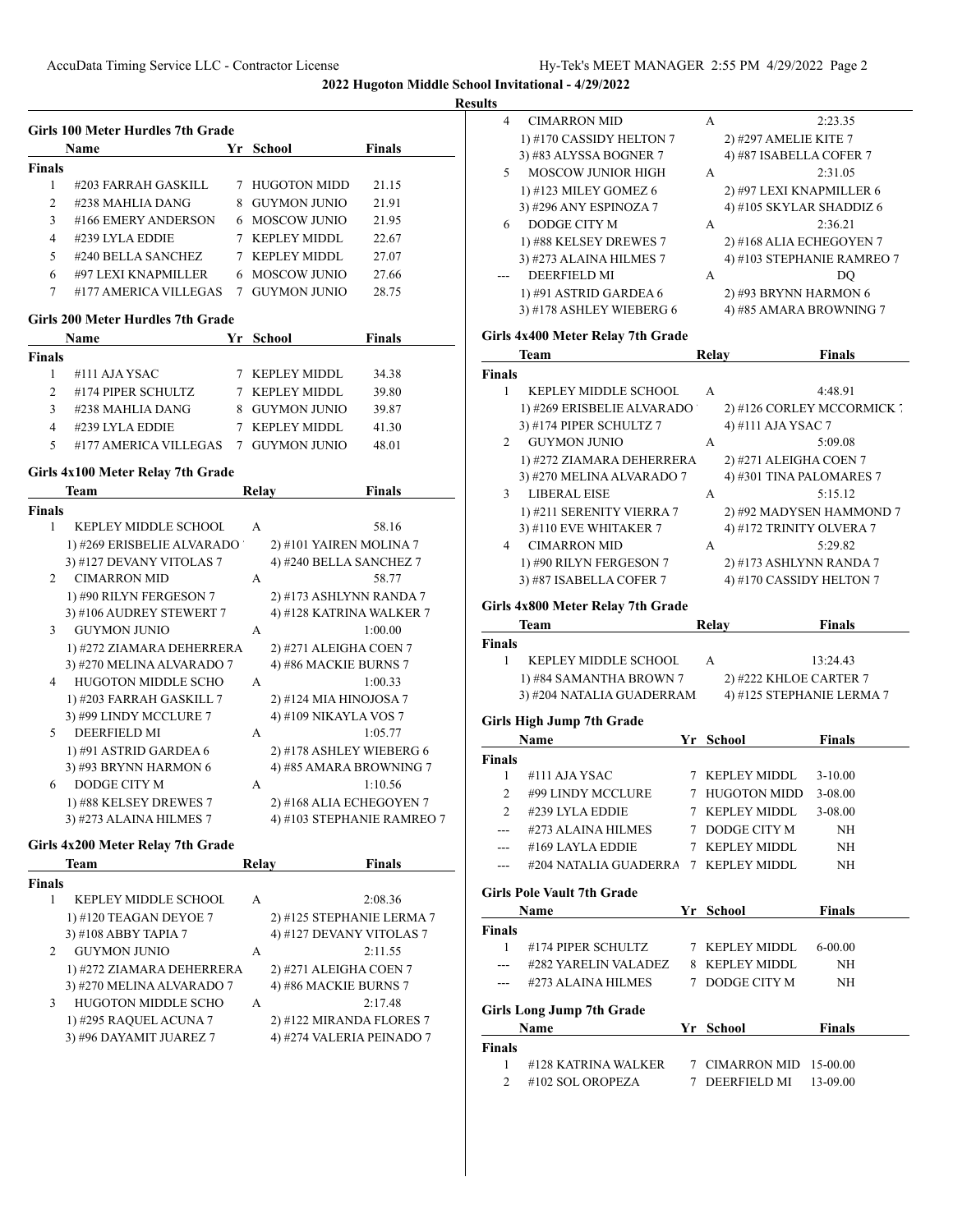|                | Finals  (Girls Long Jump 7th Grade)         |             |                                           |               |  |
|----------------|---------------------------------------------|-------------|-------------------------------------------|---------------|--|
|                | <b>Name</b>                                 |             | Yr School                                 | <b>Finals</b> |  |
| 3              | #172 TRINITY OLVERA                         |             | 7 LIBERAL EISE                            | 13-03.50      |  |
| 4              | #173 ASHLYNN RANDA                          |             | 7 CIMARRON MID 11-11.00                   |               |  |
| 5              | #269 ERISBELIE ALVARAD                      |             | 7 KEPLEY MIDDL                            | $11 - 10.50$  |  |
| 6              | #108 ABBY TAPIA                             |             | 7 KEPLEY MIDDL                            | 11-09.00      |  |
| 7              | #124 MIA HINOJOSA                           |             | 7 HUGOTON MIDD 11-06.00                   |               |  |
| 7              | #271 ALEIGHA COEN                           |             | 7 GUYMON JUNIO 11-06.00                   |               |  |
| 9              | #126 CORLEY MCCORMIC                        |             | 7 KEPLEY MIDDL                            | 11-04.00      |  |
| 10             | #83 ALYSSA BOGNER                           |             | 7 CIMARRON MID 11-03.50                   |               |  |
| 11             | #178 ASHLEY WIEBERG                         |             | 6 DEERFIELD MI                            | 11-00.50      |  |
| 12             | #274 VALERIA PEINADO                        |             | 7 HUGOTON MIDD 11-00.00                   |               |  |
| 13             | #87 ISABELLA COFER                          |             | 7 CIMARRON MID 10-10.00                   |               |  |
| 13             | #127 DEVANY VITOLAS                         |             | 7 KEPLEY MIDDL                            | 10-10.00      |  |
| 15             | #95 TAELEIGH ISENBERG                       |             | 7 MOSCOW JUNIO 10-08.00                   |               |  |
| 15             | #91 ASTRID GARDEA                           |             | 6 DEERFIELD MI                            | 10-08.00      |  |
| 17             | #301 TINA PALOMARES                         |             | 7 GUYMON JUNIO 10-07.50                   |               |  |
| 18             | #166 EMERY ANDERSON                         |             | 6 MOSCOW JUNIO                            | 10-06.00      |  |
| 19             | #119 KAYSEN DEVAUGHA                        | $7^{\circ}$ | <b>MOSCOW JUNIO</b>                       | $10-03.50$    |  |
| 20             | #205 YAZLINE LUJAN                          |             | 6 DEERFIELD MI                            | 10-02.00      |  |
| 21             | #176 JAKELYN TEODORA                        |             | 7 GUYMON JUNIO                            | 9-11.00       |  |
| 22             | #175 JASMINE SENA                           |             | 7 HUGOTON MIDD                            | $9 - 10.50$   |  |
| 23             | #100 ADYNN MILBURN                          |             | 6 ROLLA MIDDLE                            | 9-09.50       |  |
| 24             | #123 MILEY GOMEZ                            |             | 6 MOSCOW JUNIO                            | 9-07.00       |  |
| ---            | #270 MELINA ALVARADO                        |             | 7 GUYMON JUNIO                            | <b>FOUL</b>   |  |
|                |                                             |             |                                           |               |  |
|                | <b>Girls Triple Jump 7th Grade</b>          |             |                                           |               |  |
|                | Name                                        |             | Yr School                                 | <b>Finals</b> |  |
| <b>Finals</b>  |                                             |             |                                           |               |  |
| $\mathbf{1}$   | #172 TRINITY OLVERA                         |             | 7 LIBERAL EISE                            | 30-06.50      |  |
| $\overline{2}$ | #102 SOL OROPEZA                            |             | 7 DEERFIELD MI                            | 30-01.50      |  |
| 3              | #269 ERISBELIE ALVARAD                      |             | 7 KEPLEY MIDDL                            | 26-08.50      |  |
| 4              | #99 LINDY MCCLURE                           |             | 7 HUGOTON MIDD 25-05.50                   |               |  |
| 5              | #126 CORLEY MCCORMIC 7 KEPLEY MIDDL         |             |                                           | 25-01.00      |  |
| 6              | #223 MIRANDA VAZQUEZ                        |             | 7 KEPLEY MIDDL                            | 23-11.00      |  |
| 7              | #84 SAMANTHA BROWN                          |             | 7 KEPLEY MIDDL                            | 22-00.50      |  |
| 8              | #170 CASSIDY HELTON                         |             | 7 CIMARRON MID 20-05.00                   |               |  |
|                | <b>Girls Shot Put 7th Grade</b>             |             |                                           |               |  |
|                | Name                                        |             | Yr School                                 | Finals        |  |
| <b>Finals</b>  |                                             |             |                                           |               |  |
| $\mathbf{1}$   | #296 ANY ESPINOZA                           |             | 7 MOSCOW JUNIO 32-03.25                   |               |  |
| $\overline{c}$ | #307 AVA LARA                               |             | 7 KEPLEY MIDDL                            | 25-00.75      |  |
| 3              | #337 JOHSLYNN ZUNIGA                        |             | 7 GUYMON JUNIO 24-11.50                   |               |  |
| 4              | #176 JAKELYN TEODORA                        |             | 7 GUYMON JUNIO 24-07.50                   |               |  |
| 5              | #330 LEANN TEETER                           | $7^{\circ}$ | MOSCOW JUNIO 23-10.25                     |               |  |
| 6              | #308 ANETA MORRIS                           |             | 7 HUGOTON MIDD 23-09.50                   |               |  |
| 7              | #211 SERENITY VIERRA                        |             | 7 LIBERAL EISE                            | 23-07.00      |  |
| 8              | #93 BRYNN HARMON                            |             | 6 DEERFIELD MI                            | 21-10.50      |  |
| 9              | #332 NANCY TEODORO                          |             | 8 GUYMON JUNIO 21-03.25                   |               |  |
| 10             | #329 MADAI ORTIZ                            |             | 7 HUGOTON MIDD 21-02.25                   |               |  |
| 11             | #305 LIZBETH GARAY                          |             | 7 KEPLEY MIDDL                            | 19-04.00      |  |
| 12             | #295 RAQUEL ACUNA                           |             | 7 HUGOTON MIDD 19-03.50                   |               |  |
|                | #297 AMELIE KITE                            |             | 7 CIMARRON MID 19-01.00                   |               |  |
|                |                                             |             |                                           |               |  |
| 13             |                                             |             |                                           |               |  |
| 14<br>15       | #309 ARABELLA RODRIGU<br>#306 PRESLEY GLENN |             | 7 KEPLEY MIDDL<br>7 CIMARRON MID 18-09.00 | 18-11.75      |  |

| 17             | #304 AVA DWYER                          | 7 CIMARRON MID 18-06.25          |                |  |
|----------------|-----------------------------------------|----------------------------------|----------------|--|
| 18             | #333 RUBY TINOCO                        | 7 HUGOTON MIDD 18-04.00          |                |  |
|                | 19 #328 ALEXANDRA FRAIRE 7 DODGE CITY M |                                  | 18-03.25       |  |
|                | 20 #331 LILA TEETER                     | 6 MOSCOW JUNIO 18-02.25          |                |  |
|                | 21 #206 AUDRIANA PENA                   | 7 KEPLEY MIDDL                   | 17-09.75       |  |
| 22             | #89 ALEAH FARNUM                        | 7 HUGOTON MIDD 16-04.00          |                |  |
|                |                                         |                                  |                |  |
|                | <b>Girls Discus Throw 7th Grade</b>     |                                  |                |  |
|                | Name                                    | Yr School                        | <b>Finals</b>  |  |
| <b>Finals</b>  |                                         |                                  |                |  |
| 1              | #330 LEANN TEETER                       | 7 MOSCOW JUNIO                   | $61-10$        |  |
| 2              | #119 KAYSEN DEVAUGHA 7 MOSCOW JUNIO     |                                  | 54-11          |  |
| 3              | #308 ANETA MORRIS                       | 7 HUGOTON MIDD                   | 54-05          |  |
| 4              | #335 KAYLEE WILKENS                     | 7 GUYMON JUNIO                   | 51-07          |  |
| 5              | #332 NANCY TEODORO                      | 8 GUYMON JUNIO                   | 50-11          |  |
| 6              | #307 AVA LARA                           | 7 KEPLEY MIDDL                   | 49-01          |  |
| 7              | #104 ADDISON RICE                       | 7 GUYMON JUNIO                   | 48-05          |  |
| 8              | #306 PRESLEY GLENN                      | 7 CIMARRON MID                   | 46-01          |  |
| 9              | #329 MADAI ORTIZ                        | 7 HUGOTON MIDD 45-09.50          |                |  |
| 10             | #176 JAKELYN TEODORA 7 GUYMON JUNIO     |                                  | 44-11          |  |
| 11             | #295 RAQUEL ACUNA                       | 7 HUGOTON MIDD                   | 44-09          |  |
| 12             | #297 AMELIE KITE                        | 7 CIMARRON MID                   | 44-08          |  |
| 13             | #206 AUDRIANA PENA                      | 7 KEPLEY MIDDL                   | 44-03          |  |
| 14             | #333 RUBY TINOCO                        | 7 HUGOTON MIDD                   | 43-03          |  |
|                | #304 AVA DWYER                          | 7 CIMARRON MID 42-02.50          |                |  |
| 15             |                                         |                                  |                |  |
| 16             | #328 ALEXANDRA FRAIRE 7 DODGE CITY M    |                                  | 40-09          |  |
| 17             | #309 ARABELLA RODRIGU                   | 7 KEPLEY MIDDL                   | 37-09          |  |
| 18             | #211 SERENITY VIERRA                    | 7 LIBERAL EISE                   | 37-06          |  |
| 19             | #331 LILA TEETER                        | 6 MOSCOW JUNIO 35-09.50          |                |  |
| 20             | #305 LIZBETH GARAY                      | 7 KEPLEY MIDDL                   | 34-06          |  |
|                |                                         |                                  |                |  |
| $---$          | #296 ANY ESPINOZA                       | 7 MOSCOW JUNIO                   | <b>FOUL</b>    |  |
|                | <b>Girls Javelin Throw 7th Grade</b>    |                                  |                |  |
|                |                                         |                                  |                |  |
|                | Name                                    | Yr School                        | <b>Finals</b>  |  |
| Finals         |                                         |                                  |                |  |
| 1              | #222 KHLOE CARTER                       | 7 KEPLEY MIDDL                   | 63-08          |  |
| 2              | #304 AVA DWYER                          | 7 CIMARRON MID                   | 57-07          |  |
| 3              | #307 AVA LARA                           | 7 KEPLEY MIDDL                   | 54-03.50       |  |
| 4              | #309 ARABELLA RODRIGU 7 KEPLEY MIDDL    |                                  | 41-02.50       |  |
| 5 <sup>1</sup> | #306 PRESLEY GLENN 7 CIMARRON MID 40-08 |                                  |                |  |
| 6              | #297 AMELIE KITE                        | 7 CIMARRON MID                   | $32-03$        |  |
| 7              | #305 LIZBETH GARAY                      | 7 KEPLEY MIDDL                   | 30-06.50       |  |
| 8              | #308 ANETA MORRIS                       | 7 HUGOTON MIDD                   | 20-08          |  |
|                | Girls 100 Meter Dash 8th Grade          |                                  |                |  |
|                | Name                                    | Yr School                        | <b>Finals</b>  |  |
| Finals         |                                         |                                  |                |  |
| 1              | #42 AURIE PERRY                         | 8 HUGOTON MIDD                   | 14.64          |  |
| 2              | #40 KALISA LIVESAY                      | 8 MOSCOW JUNIO                   | 15.18          |  |
| 3              | #51 NATALIE VILLEGAS                    | 6 ROLLA MIDDLE                   | 15.18          |  |
| 4              | #39 RACHEL LANGLEY                      | 8 DEERFIELD MI                   | 15.22          |  |
|                |                                         |                                  |                |  |
| 5              | #49 EMILY TINOCO                        | 8 HUGOTON MIDD                   | 15.27          |  |
| 6              | #37 JAZMIN HUAMAN                       | 8 LIBERAL EISE                   | 15.61          |  |
| 7              | #27 ALEXIS CUNNINGHAN                   | 8 DODGE CITY M                   | 15.74          |  |
| 8              | #34 SADIE GARRISON                      | 8 GUYMON JUNIO                   | 15.89          |  |
| 9.<br>10       | #43 OLIVIA REZA<br>#41 JOSSELYN LOPEZ   | 7 ROLLA MIDDLE<br>8 HUGOTON MIDD | 15.93<br>16.08 |  |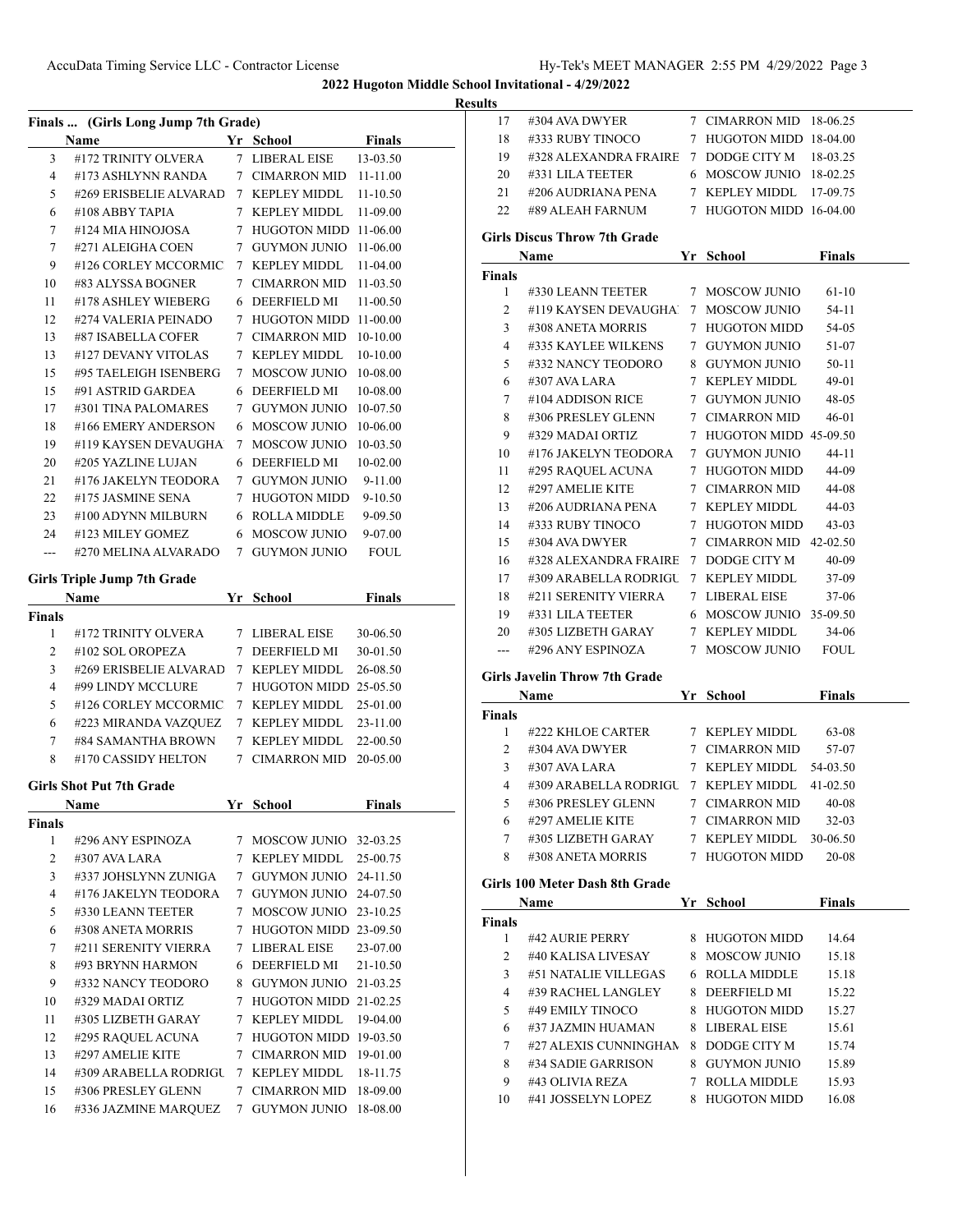| Results |
|---------|
|---------|

| Finals  (Girls 100 Meter Dash 8th Grade) |                                |   |                     |               |  |
|------------------------------------------|--------------------------------|---|---------------------|---------------|--|
|                                          | Name                           |   | Yr School           | <b>Finals</b> |  |
| 11                                       | #33 ROSELYN GARCIA             |   | 8 CIMARRON MID      | 16.10         |  |
| 12                                       | #24 VALERIE AVILA              |   | 8 DODGE CITY M      | 16.22         |  |
| 13                                       | #46 VYCTORIAH SEDILLO          |   | 8 GUYMON JUNIO      | 16.26         |  |
| 14                                       | #32 JULIETTE GANDARA           |   | 8 GUYMON JUNIO      | 16.37         |  |
| 15                                       | #44 YARELI ROJO                |   | 8 MOSCOW JUNIO      | 16.43         |  |
| 16                                       | #36 KAMRYN HALL                |   | 8 HUGOTON MIDD      | 16.75         |  |
| 17                                       | #45 MARISOL SALCEDO            |   | 8 MOSCOW JUNIO      | 16.90         |  |
| 18                                       | #26 ABI BARRON                 |   | 8 KEPLEY MIDDL      | 17.10         |  |
| 19                                       | #29 KAROLINA ESPINOZA          |   | 8 LIBERAL EISE      | 17.12         |  |
| 20                                       | #47 NAYELI SOLIS               |   | 8 DODGE CITY M      | 17.12         |  |
| 21                                       | #50 ABIGALE VILLANUEV          |   | 8 KEPLEY MIDDL      | 17.27         |  |
| 22                                       | #48 DAKOTA SPARKS              |   | 8 CIMARRON MID      | 17.62         |  |
| 23                                       | #28 SAMANTHA DUNN              |   | 8 ROLLA MIDDLE      | 17.68         |  |
| 24                                       | #31 ALEXA GALLEGOS             |   | 8 KEPLEY MIDDL      | 18.12         |  |
| 25                                       | #25 MADISON BARNES             |   | 8 KEPLEY MIDDL      | 19.55         |  |
| 26                                       | #30 AILEEN FLORES              |   | 8 LIBERAL EISE      | 19.62         |  |
| 27                                       | #38 DAISY LACEY                |   | 8 CIMARRON MID      | 19.66         |  |
|                                          |                                |   |                     |               |  |
|                                          | Girls 200 Meter Dash 8th Grade |   |                     |               |  |
|                                          | <b>Name</b>                    |   | Yr School           | <b>Finals</b> |  |
| Finals                                   |                                |   |                     |               |  |
| 1                                        | #42 AURIE PERRY                |   | 8 HUGOTON MIDD      | 30.09         |  |
| $\overline{2}$                           | #40 KALISA LIVESAY             |   | 8 MOSCOW JUNIO      | 30.57         |  |
| 3                                        | #51 NATALIE VILLEGAS           |   | 6 ROLLA MIDDLE      | 31.39         |  |
| 4                                        | #135 YOSELYN LERMA             |   | 8 KEPLEY MIDDL      | 31.55         |  |
| 5                                        | #131 VAELYNN COX               |   | 8 HUGOTON MIDD      | 32.00         |  |
| 6                                        | #132 ALEXA ESCALERA            |   | 8 HUGOTON MIDD      | 32.33         |  |
| 7                                        | #39 RACHEL LANGLEY             |   | 8 DEERFIELD MI      | 32.51         |  |
| 8                                        | #34 SADIE GARRISON             |   | 8 GUYMON JUNIO      | 33.06         |  |
| 9                                        | #27 ALEXIS CUNNINGHAN          | 8 | DODGE CITY M        | 33.41         |  |
| 10                                       | #133 YOLETTE GANDARA           |   | 8 GUYMON JUNIO      | 33.47         |  |
| 11                                       | #33 ROSELYN GARCIA             |   | 8 CIMARRON MID      | 33.83         |  |
| 12                                       | #32 JULIETTE GANDARA           |   | 8 GUYMON JUNIO      | 34.68         |  |
| 13                                       | #29 KAROLINA ESPINOZA          |   | 8 LIBERAL EISE      | 35.56         |  |
| 14                                       | #44 YARELI ROJO                |   | 8 MOSCOW JUNIO      | 35.94         |  |
| 15                                       | #130 NOELI CORREA              |   | 8 KEPLEY MIDDL      | 36.00         |  |
| 16                                       | #136 ADRIANA MEDINA            | 8 | <b>GUYMON JUNIO</b> | 36.01         |  |
| 17                                       | #129 BRIANNA CAJON             |   | 8 DODGE CITY M      | 37.26         |  |
| 18                                       | #48 DAKOTA SPARKS              |   | 8 CIMARRON MID      | 38.44         |  |
| 19                                       | #31 ALEXA GALLEGOS             |   | 8 KEPLEY MIDDL      | 38.92         |  |
| 20                                       | #137 LAYLA PIEDRA              |   | 8 LIBERAL EISE      | 40.63         |  |
| 21                                       | #38 DAISY LACEY                |   | 8 CIMARRON MID      | 41.85         |  |
| 22                                       | #134 NADA HASSAN               |   | 8 DODGE CITY M      | 43.01         |  |
| 23                                       | #30 AILEEN FLORES              |   | 8 LIBERAL EISE      | 43.27         |  |
|                                          | Girls 400 Meter Dash 8th Grade |   |                     |               |  |
|                                          | Name                           |   | Yr School           | <b>Finals</b> |  |
| Finals                                   |                                |   |                     |               |  |
| 1                                        | #40 KALISA LIVESAY             |   | 8 MOSCOW JUNIO      | 1:14.08       |  |
| 2                                        | #164 CHANEY POULSEN            |   | 8 HUGOTON MIDD      | 1:16.11       |  |
| 3                                        | #37 JAZMIN HUAMAN              |   | 8 LIBERAL EISE      | 1:16.29       |  |
| 4                                        | #158 REGHAN BUTTRY             |   | 8 HUGOTON MIDD      | 1:19.15       |  |
| 5                                        | #29 KAROLINA ESPINOZA          |   | 8 LIBERAL EISE      | 1:20.30       |  |
| 6                                        | #46 VYCTORIAH SEDILLO          |   | 8 GUYMON JUNIO      | 1:20.48       |  |
| 7                                        | #163 ASHLEE HERNANDE           |   | 8 DEERFIELD MI      | 1:21.33       |  |
|                                          |                                |   |                     |               |  |
|                                          |                                |   |                     |               |  |

| 8              | #160 CLAIRE FURNISH                          | 8 GUYMON JUNIO                   | 1:21.51            |  |
|----------------|----------------------------------------------|----------------------------------|--------------------|--|
| 9              | #162 IMAAN HASSAN                            | 8 DODGE CITY M                   | 1:22.85            |  |
| 10             | #161 ADDISON GARZA                           | 8 HUGOTON MIDD                   | 1:25.15            |  |
| 11             | #48 DAKOTA SPARKS                            | 8 CIMARRON MID                   | 1:26.34            |  |
| 12             | #165 ADRIANA RODRIGUE                        | 8 KEPLEY MIDDL                   | 1:27.49            |  |
| 13             | #157 REYNA BOTELLO                           | 8 DODGE CITY M                   | 1:32.31            |  |
|                | 14 #137 LAYLA PIEDRA                         | 8 LIBERAL EISE                   | 1:32.52            |  |
|                | 15 #30 AILEEN FLORES                         | 8 LIBERAL EISE                   | 1:44.33            |  |
| 16             | #25 MADISON BARNES                           | 8 KEPLEY MIDDL                   | 1:50.47            |  |
|                | Girls 800 Meter Run 8th Grade<br><b>Name</b> | Yr School                        | <b>Finals</b>      |  |
| Finals         |                                              |                                  |                    |  |
| 1              | #160 CLAIRE FURNISH                          | 8 GUYMON JUNIO                   | 3:04.02            |  |
| 2              | #199 JASMINE MONTELON                        | 8 GUYMON JUNIO                   | 3:04.31            |  |
| 3              | #201 OLIVIA SALMANS                          | 8 HUGOTON MIDD                   | 3:06.35            |  |
| 4              | #29 KAROLINA ESPINOZA                        | 8 LIBERAL EISE                   | 3:12.65            |  |
| 5              | #200 LESLIE RAMIREZ                          | 8 DEERFIELD MI                   | 3:14.39            |  |
| 6              | #202 BRYNLEE WILLIAMS                        | 8 ROLLA MIDDLE                   | 3:16.32            |  |
| 7              | #28 SAMANTHA DUNN                            | 8 ROLLA MIDDLE                   | 3:23.87            |  |
| 8              | #162 IMAAN HASSAN                            | 8 DODGE CITY M                   | 3:26.30            |  |
| 9              | #165 ADRIANA RODRIGUE 8 KEPLEY MIDDL         |                                  | 3:37.19            |  |
| 10             | #137 LAYLA PIEDRA                            | 8 LIBERAL EISE                   | 3:46.51            |  |
|                | 11 #198 ANAYAH HERRADA 8 DODGE CITY M        |                                  | 4:07.52            |  |
|                | 12 #157 REYNA BOTELLO                        | 8 DODGE CITY M                   | 4:18.74            |  |
|                | 13 #30 AILEEN FLORES                         | 8 LIBERAL EISE                   | 4:37.40            |  |
|                |                                              |                                  |                    |  |
|                | Girls 1600 Meter Run 8th Grade               |                                  |                    |  |
|                | Name                                         | Yr School                        | <b>Finals</b>      |  |
| Finals         |                                              |                                  |                    |  |
| $\mathbf{1}$   | #219 IRIS HERRERA<br>#220 YANITZA PEREZ      | 8 GUYMON JUNIO<br>8 KEPLEY MIDDL | 6:58.82            |  |
| 2              |                                              |                                  | 7:00.93            |  |
| 3<br>4         | #137 LAYLA PIEDRA                            | 8 LIBERAL EISE                   | 7:58.87            |  |
|                | #131 VAELYNN COX<br>5 #198 ANAYAH HERRADA    | 8 HUGOTON MIDD<br>8 DODGE CITY M | 8:03.05            |  |
| 6              |                                              |                                  | 9:09.88<br>9:37.36 |  |
|                | #47 NAYELI SOLIS                             | 8 DODGE CITY M                   |                    |  |
|                | Girls 3200 Meter Run 8th Grade               |                                  |                    |  |
|                | <b>Name</b>                                  | Yr School                        | <b>Finals</b>      |  |
| Finals         |                                              |                                  |                    |  |
| 1              | #219 IRIS HERRERA                            | 8 GUYMON JUNIO 14:41.74          |                    |  |
| 2              | #201 OLIVIA SALMANS                          | 8 HUGOTON MIDD 14:45.40          |                    |  |
| 3              | #221 KIMBERLY RAMIREZ                        | 8 GUYMON JUNIO 15:16.52          |                    |  |
| 4              | #200 LESLIE RAMIREZ                          | 8 DEERFIELD MI                   | 15:30.74           |  |
|                | Girls 100 Meter Hurdles 8th Grade            |                                  |                    |  |
|                | Name                                         |                                  | <b>Finals</b>      |  |
| Finals         |                                              |                                  |                    |  |
| $\mathbf{1}$   | #246 ADALI VALDEZ                            | 8 GUYMON JUNIO                   | 19.47              |  |
| $\overline{c}$ | #245 YADELIN MESTA                           | 8 GUYMON JUNIO                   | 20.51              |  |
| 3              | #135 YOSELYN LERMA                           | 8 KEPLEY MIDDL                   | 20.59              |  |
| 4              | #161 ADDISON GARZA                           | 8 HUGOTON MIDD                   | 20.60              |  |
| 5              | #164 CHANEY POULSEN                          | 8 HUGOTON MIDD                   | 20.86              |  |
| 6              | #37 JAZMIN HUAMAN                            | 8 LIBERAL EISE                   | 21.29              |  |
| 7              | #247 SYMPHONY YORK                           | 8 DEERFIELD MI                   | 21.84              |  |
| 8              | #220 YANITZA PEREZ                           | 8 KEPLEY MIDDL                   | 22.39              |  |
| 9              | #158 REGHAN BUTTRY                           | 8 HUGOTON MIDD                   | 23.06              |  |
|                |                                              |                                  |                    |  |
|                |                                              |                                  |                    |  |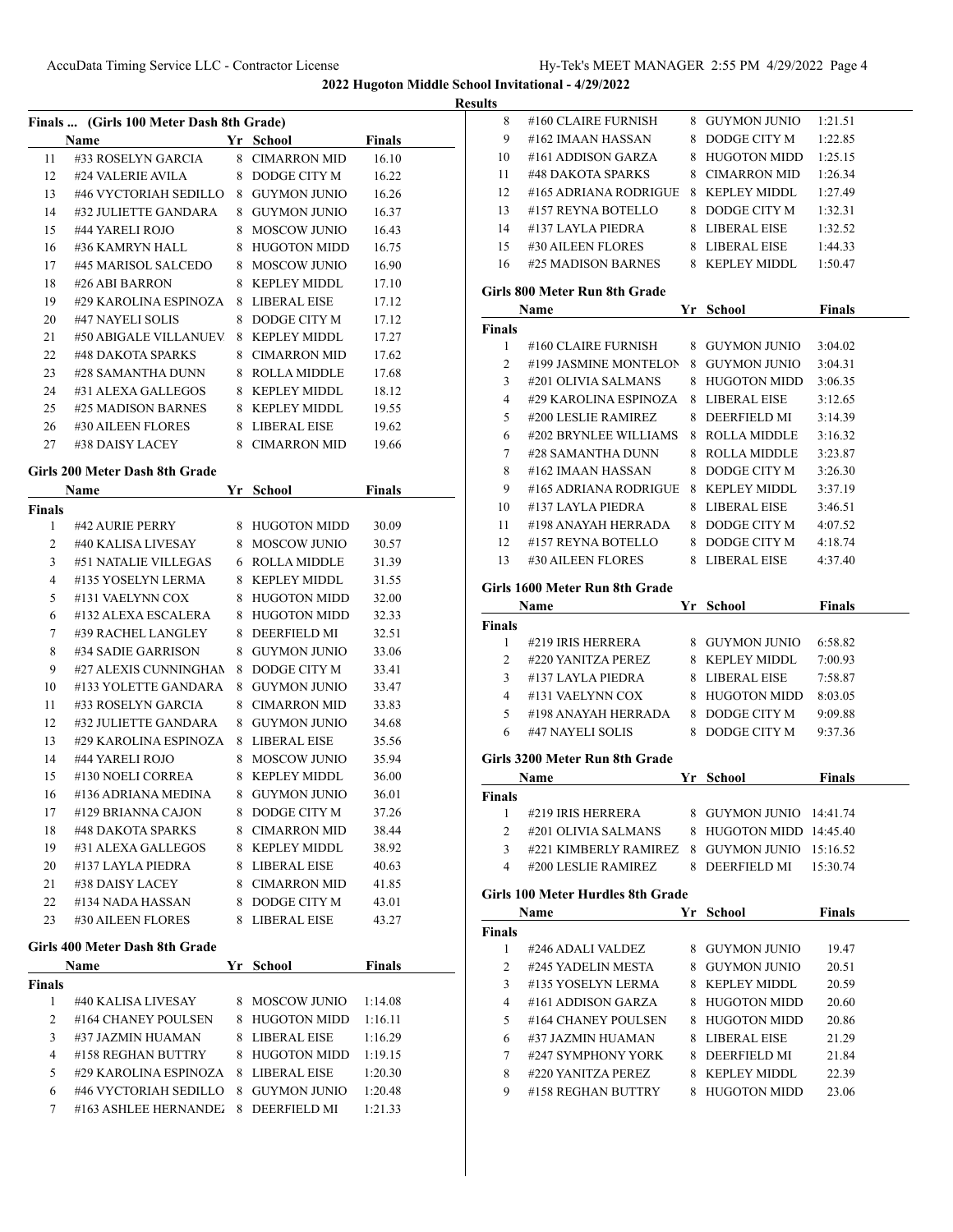### **Resu Finals ... (Girls 100 Meter Hurdles 8th Grade) Name Yr School Finals** 10 #244 MAGDALENA MALDU 8 KEPLEY MIDDL 24.96 11 #242 KATIE BURTON 8 DODGE CITY M 28.43 12 #241 AMANDA BOUTHAV( 8 DODGE CITY M 34.33 **Girls 200 Meter Hurdles 8th Grade Name Yr School Finals Finals** 1 #253 TAEGAN ESKAM 8 CIMARRON MID 31.93 2 #245 YADELIN MESTA 8 GUYMON JUNIO 36.86 3 #246 ADALI VALDEZ 8 GUYMON JUNIO 36.89 4 #37 JAZMIN HUAMAN 8 LIBERAL EISE 37.40 5 #164 CHANEY POULSEN 8 HUGOTON MIDD 38.66 6 #132 ALEXA ESCALERA 8 HUGOTON MIDD 40.04 7 #242 KATIE BURTON 8 DODGE CITY M 48.21 **Girls 4x100 Meter Relay 8th Grade Team Relay Finals Finals** 1 HUGOTON MIDDLE SCHO A 57.68 1) #275 DANIELLA ALFARO 8 2) #131 VAELYNN COX 8 3) #42 AURIE PERRY 8 4) #49 EMILY TINOCO 8 2 GUYMON JUNIO A 58.98 1) #246 ADALI VALDEZ 8 2) #34 SADIE GARRISON 8 3) #281 VANESSA REYNOSA 8 4) #133 YOLETTE GANDARA 8 3 ROLLA MIDDLE SCHOOL A 1:01.65 1) #43 OLIVIA REZA 7 2) #202 BRYNLEE WILLIAMS 8 3) #276 ALIVIA BOLIN 8 4) #51 NATALIE VILLEGAS 6 4 DEERFIELD MI A 1:03.51 1) #200 LESLIE RAMIREZ 8 2) #279 ADDISYN HUBBAND 8 3) #247 SYMPHONY YORK 8 4) #39 RACHEL LANGLEY 8 5 DODGE CITY M A 1:05.26 1) #278 VANESSA HERNANDEZ 2) #24 VALERIE AVILA 8 3)  $\#129$  BRIANNA CAJON 8  $\qquad$  4)  $\#241$  AMANDA BOUTHAVON 6 KEPLEY MIDDLE SCHOOL A 1:05.45 1) #282 YARELIN VALADEZ 8 2) #255 JOSELYNNE TORRES 8 3) #31 ALEXA GALLEGOS 8 4) #280 HAILEY PANTOJA 8 **Girls 4x200 Meter Relay 8th Grade Team Relay Finals Finals** 1 GUYMON JUNIO A 2:04.84 1) #290 VIVIANA COSTILLA 8 2) #34 SADIE GARRISON 8 3) #245 YADELIN MESTA 8 4) #281 VANESSA REYNOSA 8 2 HUGOTON MIDDLE SCHO A 2:08.96 1) #158 REGHAN BUTTRY 8 2) #131 VAELYNN COX 8 3) #132 ALEXA ESCALERA 8 4) #275 DANIELLA ALFARO 8 3 DEERFIELD MI A 2:16.99 1) #200 LESLIE RAMIREZ 8 2) #279 ADDISYN HUBBAND 8 3) #247 SYMPHONY YORK 8 4) #39 RACHEL LANGLEY 8 4 CIMARRON MID A 2:21.64 1) #48 DAKOTA SPARKS 8 2) #289 JUDITH CASAS 8 3) #292 EMERY MAY 8 4) #33 ROSELYN GARCIA 8 5 KEPLEY MIDDLE SCHOOL A 2:24.95 1) #130 NOELI CORREA 8 2) #291 MARISOL GUADERRAM 3) #294 SYRIE WOZENCRAFT 8 4) #280 HAILEY PANTOJA 8 **Finals Finals Finals Finals Finals**

| lts            |                                   |    |                          |                            |
|----------------|-----------------------------------|----|--------------------------|----------------------------|
| 6              | DODGE CITY M                      |    | А                        | 2:27.43                    |
|                | 1) #134 NADA HASSAN 8             |    | 2) #159 KEILA ESPARZA 8  |                            |
|                | 3) #278 VANESSA HERNANDEZ         |    | 4) #293 EMILY RHODAS 8   |                            |
|                | Girls 4x400 Meter Relay 8th Grade |    |                          |                            |
|                | Team                              |    | Relay                    | <b>Finals</b>              |
| Finals         |                                   |    |                          |                            |
| 1              | <b>GUYMON JUNIO</b>               |    | A                        | 4:51.45                    |
|                | 1) #246 ADALI VALDEZ 8            |    |                          | 2) #281 VANESSA REYNOSA 8  |
|                | 3) #245 YADELIN MESTA 8           |    |                          | 4) #290 VIVIANA COSTILLA 8 |
| 2              | KEPLEY MIDDLE SCHOOL              |    | A                        | 5:50.60                    |
|                | 1) #244 MAGDALENA MALDON          |    |                          | 2) #291 MARISOL GUADERRAM  |
|                | 3) #255 JOSELYNNE TORRES 8        |    | 4) #300 ALEX GARZA 8     |                            |
|                | Girls 4x800 Meter Relay 8th Grade |    |                          |                            |
|                | Team                              |    | Relay                    | <b>Finals</b>              |
| Finals<br>1    | <b>GUYMON JUNIO</b>               |    | A                        | 11:22.01                   |
|                | 1) #219 IRIS HERRERA 8            |    | 2) #160 CLAIRE FURNISH 8 |                            |
|                | 3) #199 JASMINE MONTELONG         |    |                          | 4) #221 KIMBERLY RAMIREZ 8 |
|                |                                   |    |                          |                            |
|                | Girls High Jump 8th Grade         |    |                          |                            |
| Finals         | Name                              |    | Yr School                | <b>Finals</b>              |
| 1              | #253 TAEGAN ESKAM                 |    | 8 CIMARRON MID           | 4-06.00                    |
| 2              | #220 YANITZA PEREZ                |    | 8 KEPLEY MIDDL           | 4-04.00                    |
| 3              | #160 CLAIRE FURNISH               |    | 8 GUYMON JUNIO           | 4-02.00                    |
| $\overline{4}$ | #276 ALIVIA BOLIN                 |    | 8 ROLLA MIDDLE           | J4-00.00                   |
| 5              | #290 VIVIANA COSTILLA             |    | 8 GUYMON JUNIO           | J4-00.00                   |
| 6              | #202 BRYNLEE WILLIAMS             |    | 8 ROLLA MIDDLE           | J4-00.00                   |
| 7              | #132 ALEXA ESCALERA               |    | 8 HUGOTON MIDD           | $3-10.00$                  |
| ---            | #293 EMILY RHODAS                 | 8  | DODGE CITY M             | NH                         |
| ---            | #163 ASHLEE HERNANDEZ             |    | 8 DEERFIELD MI           | NH                         |
|                |                                   |    |                          |                            |
|                | Girls Pole Vault 8th Grade        |    |                          |                            |
|                | Name                              |    | Yr School                | <b>Finals</b>              |
| Finals<br>1    | #277 QUINN CAMPBELL               |    | 8 CIMARRON MID           | 6-06.00                    |
| $---$          | #282 YARELIN VALADEZ              |    | 8 KEPLEY MIDDL           | NH                         |
| ---            | #276 ALIVIA BOLIN                 |    | 8 ROLLA MIDDLE           | NH                         |
|                |                                   |    |                          |                            |
|                | <b>Girls Long Jump 8th Grade</b>  |    |                          |                            |
|                | Name                              |    | Yr School                | <b>Finals</b>              |
| Finals<br>1    | #49 EMILY TINOCO                  | 8  | HUGOTON MIDD 13-01.75    |                            |
| $\mathfrak{2}$ | #43 OLIVIA REZA                   | 7  | ROLLA MIDDLE             | 12-06.75                   |
| 3              | #247 SYMPHONY YORK                | 8  | DEERFIELD MI             | 12-01.25                   |
| 4              | #202 BRYNLEE WILLIAMS             | 8  | ROLLA MIDDLE             | 12-00.25                   |
| 5              | #277 QUINN CAMPBELL               | 8. | CIMARRON MID             | 11-10.00                   |
| 6              | #292 EMERY MAY                    | 8  | CIMARRON MID             | 11-05.50                   |
| 7              | #40 KALISA LIVESAY                | 8. | MOSCOW JUNIO             | 11-03.75                   |
| 8              | #41 JOSSELYN LOPEZ                | 8  | HUGOTON MIDD 11-03.00    |                            |
| 9              | #46 VYCTORIAH SEDILLO             | 8  | <b>GUYMON JUNIO</b>      | 11-02.75                   |
|                |                                   |    |                          |                            |
| 10             | #161 ADDISON GARZA                | 8  | HUGOTON MIDD 11-00.50    |                            |
| 11             | #255 JOSELYNNE TORRES             |    | 8 KEPLEY MIDDL           | 10-10.50                   |
| 12             | #135 YOSELYN LERMA                |    | 8 KEPLEY MIDDL           | 10-09.00                   |
| 13             | #133 YOLETTE GANDARA              |    | 8 GUYMON JUNIO           | 10-07.75                   |
| 13             | #33 ROSELYN GARCIA                | 8  | <b>CIMARRON MID</b>      | 10-07.75                   |
|                |                                   |    |                          |                            |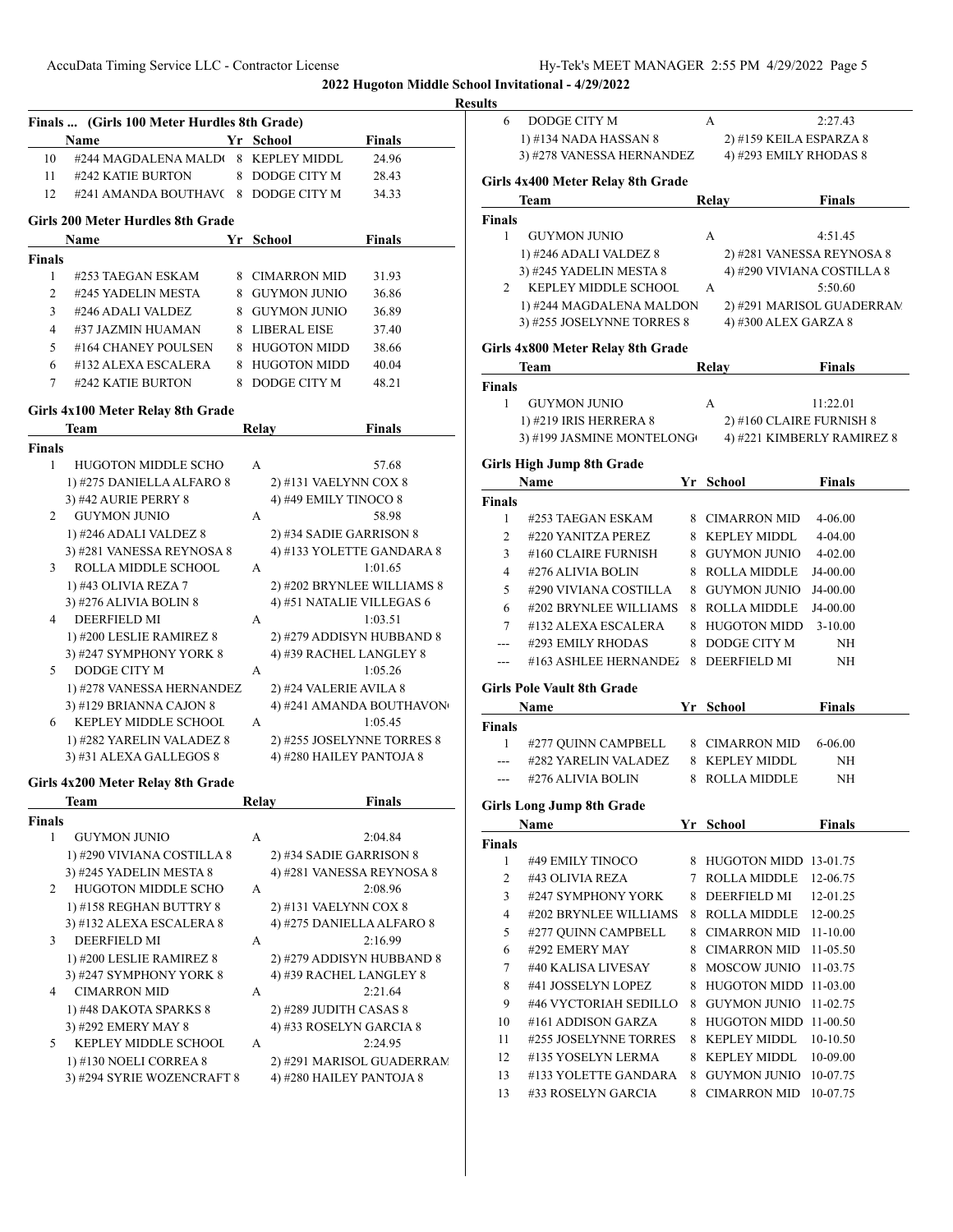**Results**

|               | Finals  (Girls Long Jump 8th Grade) |    |                         |                      |  |
|---------------|-------------------------------------|----|-------------------------|----------------------|--|
|               | Name                                |    | Yr School               | Finals               |  |
| 15            | #28 SAMANTHA DUNN                   |    | 8 ROLLA MIDDLE          | 10-06.00             |  |
| 16            | #44 YARELI ROJO                     | 8  | <b>MOSCOW JUNIO</b>     | 10-04.00             |  |
| 17            | #279 ADDISYN HUBBAND                | 8  | DEERFIELD MI            | 10-01.50             |  |
| 18            | #136 ADRIANA MEDINA                 | 8. | <b>GUYMON JUNIO</b>     | 10-00.75             |  |
| 19            | #32 JULIETTE GANDARA                | 8  | <b>GUYMON JUNIO</b>     | 10-00.00             |  |
| 20            | #163 ASHLEE HERNANDE.               | 8  | DEERFIELD MI            | 9-07.75              |  |
| 21            | #294 SYRIE WOZENCRAFT               | 8  | KEPLEY MIDDL            | $8 - 10.50$          |  |
| 22            | #130 NOELI CORREA                   | 8  | KEPLEY MIDDL            | 8-09.75              |  |
|               | <b>Girls Triple Jump 8th Grade</b>  |    |                         |                      |  |
|               | Name                                |    | Yr School               | Finals               |  |
| <b>Finals</b> |                                     |    |                         |                      |  |
| 1             | #42 AURIE PERRY                     |    | 8 HUGOTON MIDD 30-05.50 |                      |  |
| 2             | #43 OLIVIA REZA                     |    | 7 ROLLA MIDDLE          | 25-09.00             |  |
| 3             | #49 EMILY TINOCO                    | 8  | HUGOTON MIDD 25-05.50   |                      |  |
| 4             | #51 NATALIE VILLEGAS                | 6  | ROLLA MIDDLE            | 25-05.00             |  |
| 5             | #292 EMERY MAY                      | 8  | CIMARRON MID            | 23-09.00             |  |
| 6             | #135 YOSELYN LERMA                  | 8  | KEPLEY MIDDL            | 22-09.00             |  |
| 7             | #276 ALIVIA BOLIN                   | 8  | ROLLA MIDDLE            | 22-08.00             |  |
| 8             | #291 MARISOL GUADERR                | 8  | KEPLEY MIDDL            | 21-05.00             |  |
|               | <b>Girls Shot Put 8th Grade</b>     |    |                         |                      |  |
|               | Name                                |    | Yr School               | <b>Finals</b>        |  |
| <b>Finals</b> |                                     |    |                         |                      |  |
| 1             | #45 MARISOL SALCEDO                 | 8  | MOSCOW JUNIO            | 32-04.00             |  |
| 2             | #314 JAYLEE SCHILLING               | 8. | CIMARRON MID            | 30-09.50             |  |
| 3             | #345 JAYLA MENDOZA                  |    | 8 GUYMON JUNIO          | 28-00.00             |  |
| 4             | #344 DAN'YEL LOVE                   | 8  | LIBERAL EISE            | 26-08.50             |  |
| 5             | #343 MADISON KURTS                  | 8  | HUGOTON MIDD 25-06.00   |                      |  |
| 6             | #313 MADYLIN HUBER                  | 8  | ROLLA MIDDLE            | 25-03.00             |  |
| 7             | #347 MAITLYN PIERSON                | 8  | GUYMON JUNIO            | 24-11.25             |  |
| 8             | #311 ABBY BECKER                    | 8. | <b>CIMARRON MID</b>     | 24-10.25             |  |
| 9             | #349 ROXANNA UGALDE                 | 7  | GUYMON JUNIO            | 24-09.00             |  |
| 10            | #346 TAMI MOORE                     | 8  | HUGOTON MIDD 24-08.75   |                      |  |
|               | #340 STEPHANIE GARCIA               | 8  | <b>KEPLEY MIDDL</b>     |                      |  |
| 11<br>12      | #341 TIGI GREENE                    | 8  | <b>CIMARRON MID</b>     | 23-11.00             |  |
|               |                                     | 8  |                         | 23-05.25<br>23-04.50 |  |
| 13            | #300 ALEX GARZA<br>#36 KAMRYN HALL  |    | <b>KEPLEY MIDDL</b>     |                      |  |
| 14            |                                     | 8. | HUGOTON MIDD 21-10.00   |                      |  |
| 15            | #342 JOSELYNN HERNANI               | 8  | LIBERAL EISE            | 20-05.50             |  |
| 16            | #315 YULIANA VAZQUEZ                | 8  | <b>CIMARRON MID</b>     | 20-01.75             |  |
| 17            | #348 JAYLA THOLSTROP                | 8  | LIBERAL EISE            | 19-01.50             |  |
| 18            | #312 ARIANA FRIAS                   | 8  | <b>KEPLEY MIDDL</b>     | 18-04.50             |  |
| 19            | #50 ABIGALE VILLANUEV               | 8  | <b>KEPLEY MIDDL</b>     | 17-05.25             |  |
| 20            | #350 ASHLEY VALLE ORTA              | 8  | DODGE CITY M            | 15-09.75             |  |
| 21            | #339 CRYSTAL CARRASCC               | 8  | LIBERAL EISE            | 13-02.00             |  |
| 22            | #338 NAYELI ALBA                    | 8  | DODGE CITY M            | 12-11.25             |  |
| 23            | #351 KACI YOUNKIN                   |    | 8 GUYMON JUNIO          | 2-08.75              |  |
|               | <b>Girls Discus Throw 8th Grade</b> |    |                         |                      |  |
|               | Name                                |    | Yr School               | <b>Finals</b>        |  |
| <b>Finals</b> |                                     |    |                         |                      |  |
| 1             | #314 JAYLEE SCHILLING               |    | 8 CIMARRON MID          | 84-07                |  |
| 2             | #45 MARISOL SALCEDO                 | 8  | <b>MOSCOW JUNIO</b>     | 72-04                |  |
| 3             | #351 KACI YOUNKIN                   | 8  | <b>GUYMON JUNIO</b>     | 64-05                |  |
| 4             | #347 MAITLYN PIERSON                | 8. | <b>GUYMON JUNIO</b>     | $60 - 10$            |  |

| IIts   |                               |    |                     |               |  |
|--------|-------------------------------|----|---------------------|---------------|--|
| 5      | #345 JAYLA MENDOZA            |    | 8 GUYMON JUNIO      | 56-04         |  |
| 6      | #343 MADISON KURTS            | 8  | <b>HUGOTON MIDD</b> | 56-03         |  |
| 7      | #344 DAN'YEL LOVE             | 8  | LIBERAL EISE        | 56-02         |  |
| 8      | #349 ROXANNA UGALDE           | 7  | GUYMON JUNIO        | $53-03$       |  |
| 9      | #244 MAGDALENA MALDO          | 8  | <b>KEPLEY MIDDL</b> | $53-00$       |  |
| 10     | #341 TIGI GREENE              | 8  | CIMARRON MID        | $49-11$       |  |
| 11     | #346 TAMI MOORE               | 8  | HUGOTON MIDD        | $47-10$       |  |
| 12     | #340 STEPHANIE GARCIA         | 8  | <b>KEPLEY MIDDL</b> | $47-03$       |  |
| 13     | #36 KAMRYN HALL               | 8  | HUGOTON MIDD        | $47-00$       |  |
| 14     | #313 MADYLIN HUBER            | 8  | ROLLA MIDDLE        | $46 - 00$     |  |
| 15     | #348 JAYLA THOLSTROP          | 8  | LIBERAL EISE        | $45-04$       |  |
| 16     | #289 JUDITH CASAS             | 8  | CIMARRON MID        | $40-10.50$    |  |
| 17     | #342 JOSELYNN HERNANI         | 8  | LIBERAL EISE        | 37-03.50      |  |
| 18     | #294 SYRIE WOZENCRAFT         | 8  | KEPLEY MIDDL        | $37-00$       |  |
| 19     | #350 ASHLEY VALLE ORTA        | 8  | DODGE CITY M        | $32 - 11$     |  |
| 20     | #315 YULIANA VAZQUEZ          | 8  | CIMARRON MID        | $32 - 08$     |  |
| 21     | #339 CRYSTAL CARRASCC         | 8  | LIBERAL EISE        | $30 - 02$     |  |
| 22     | #338 NAYELI ALBA              | 8  | DODGE CITY M        | 29-05         |  |
|        | Girls Javelin Throw 8th Grade |    |                     |               |  |
|        | Name                          | Yr | School              | <b>Finals</b> |  |
| Finale |                               |    |                     |               |  |

| <b>Name</b>   |                       | Yr | School              | Finals    |  |
|---------------|-----------------------|----|---------------------|-----------|--|
| <b>Finals</b> |                       |    |                     |           |  |
|               | #279 ADDISYN HUBBAND  | 8. | <b>DEERFIELD MI</b> | $53-10$   |  |
| 2             | #311 ABBY BECKER      | 8. | CIMARRON MID        | $52 - 00$ |  |
| 3             | #314 JAYLEE SCHILLING | 8. | CIMARRON MID        | $49-04$   |  |
| 4             | #294 SYRIE WOZENCRAFT | 8  | KEPLEY MIDDL        | 46-09     |  |
| 5             | #315 YULIANA VAZQUEZ  | 8  | CIMARRON MID        | $45-0.5$  |  |
| 6             | #244 MAGDALENA MALDO  | 8  | KEPLEY MIDDL        | $45-02$   |  |
| 7             | #313 MADYLIN HUBER    | 8. | ROLLA MIDDLE        | 39-04     |  |
| 8             | #201 OLIVIA SALMANS   | 8. | <b>HUGOTON MIDD</b> | 38-04     |  |
| 9             | $\#300$ ALEX GARZA    | 8. | KEPLEY MIDDL        | $36 - 08$ |  |
| 10            | #312 ARIANA FRIAS     | 8  | <b>KEPLEY MIDDL</b> | $31 - 10$ |  |

## **Boys 100 Meter Dash 7th Grade**

| Name           |                      | Yr     | School              | Finals |  |
|----------------|----------------------|--------|---------------------|--------|--|
| Finals         |                      |        |                     |        |  |
| 1              | #58 ISAAC HERNANDEZ  |        | 9 CIMARRON MID      | 13.73  |  |
| $\overline{c}$ | #66 LANDEN MCNABB    | 7      | LIBERAL EISE        | 14.04  |  |
| 3              | #80 ISAAC SOTO       | $\tau$ | <b>GUYMON JUNIO</b> | 14.25  |  |
| 4              | #74 KRIS ROBLES      | 7      | CIMARRON MID        | 14.51  |  |
| 5              | #65 JR MARTINEZ      | 7      | <b>HUGOTON MIDD</b> | 14.66  |  |
| 6              | #61 COOPER LAHEY     | 6      | MOSCOW JUNIO        | 15.27  |  |
| 7              | #67 COLTEN MUSIL     | 7      | <b>DEERFIELD MI</b> | 15.36  |  |
| 8              | #72 OSMAN RAMOS      | 7      | DODGE CITY M        | 15.55  |  |
| 9              | #76 FELIPE RUELES    | 7      | <b>ROLLA MIDDLE</b> | 15.57  |  |
| 10             | #70 CRISTIAN PADRON  | 7      | <b>HUGOTON MIDD</b> | 15.74  |  |
| 11             | #57 THAXTON FREEMAN  | 7      | <b>KEPLEY MIDDL</b> | 15.80  |  |
| 12             | #62 AUSTIN LEYVA     | 7      | <b>KEPLEY MIDDL</b> | 15.92  |  |
| 13             | #64 AARON MARTINEZ   | 8      | DODGE CITY M        | 16.13  |  |
| 14             | #52 XAVIER AGUILAR   | 7      | <b>GUYMON JUNIO</b> | 16.33  |  |
| 15             | #78 JAIBREON SHERMAN | 6.     | MOSCOW JUNIO        | 16.39  |  |
| 16             | #68 JOSHUA NUNEZ     | 7      | <b>KEPLEY MIDDL</b> | 16.48  |  |
| 17             | #60 JALYNN HOCKETT   | 7      | MOSCOW JUNIO        | 16.76  |  |
| 18             | #59 DEACON HOCKETT   |        | 6 MOSCOW JUNIO      | 16.76  |  |
| 19             | #73 JOSH REIMER      | 7      | <b>KEPLEY MIDDL</b> | 17.12  |  |
| 20             | #63 VIDAL LLAMAS     | 6      | <b>DEERFIELD MI</b> | 17.72  |  |
| 21             | #56 ALEX FIERRO      | 6      | <b>ROLLA MIDDLE</b> | 17.89  |  |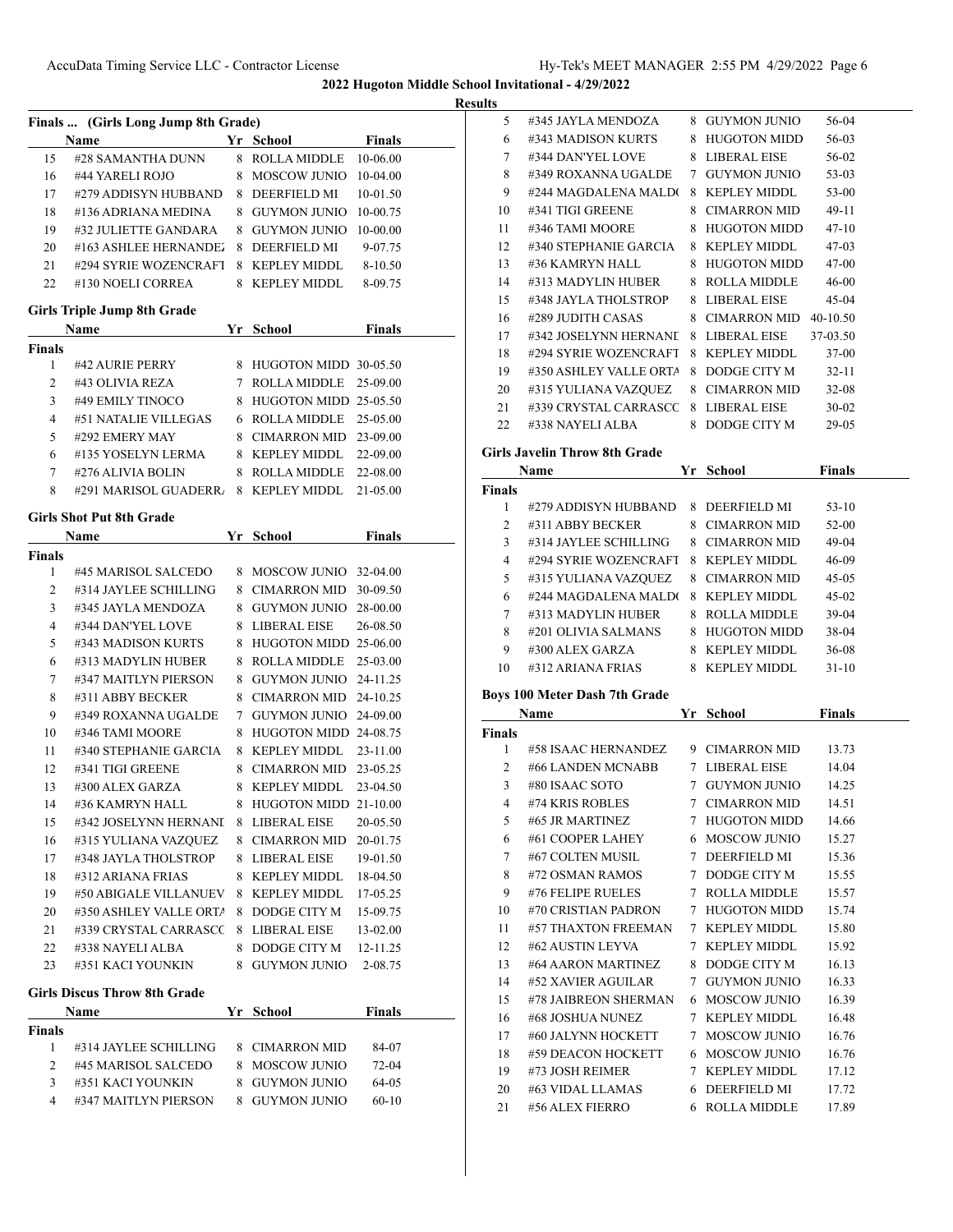|                    |                                                           |                                      |               | <b>Results</b> |
|--------------------|-----------------------------------------------------------|--------------------------------------|---------------|----------------|
|                    | Finals  (Boys 100 Meter Dash 7th Grade)<br>Name Yr School |                                      | <b>Finals</b> |                |
|                    | #54 ALAN CERVANTES                                        | 7 CIMARRON MID                       | 17.89         |                |
| 22                 | 23 #75 RYLIN ROEHR                                        | 7 LIBERAL EISE                       |               |                |
|                    | 24 #71 CHEVY PEREZ 6 DEERFIELD MI                         |                                      | 17.95         |                |
|                    |                                                           |                                      | 18.27         |                |
|                    | 25 #79 KEVIN SOLIS 7 LIBERAL EISE                         |                                      | 18.40         |                |
|                    | 26 #81 CALEB ZAMORA 7 LIBERAL EISE                        |                                      | 19.07         |                |
|                    | 27 #77 EMERSYN SENA 7 HUGOTON MIDD 19.24                  |                                      |               |                |
|                    | Boys 200 Meter Dash 7th Grade                             |                                      |               |                |
| <b>Finals</b>      | Name Yr School Finals                                     |                                      |               |                |
| 1                  | #140 ISAYAH BARRANCA 7 CIMARRON MID                       |                                      | 27.51         |                |
| 2                  | #141 ELI COMACHO                                          | 7 HUGOTON MIDD                       | 27.82         |                |
| 3                  | #66 LANDEN MCNABB                                         | 7 LIBERAL EISE                       | 28.54         |                |
| $\overline{4}$     | #139 KEELER BAKER                                         |                                      | 28.87         |                |
| 5                  | #80 ISAAC SOTO                                            | 7   KEPLEY MIDDL<br>7   GUYMON JUNIO | 29.13         |                |
| 6                  | #74 KRIS ROBLES                                           | 7 CIMARRON MID                       | 30.15         |                |
| 7                  | #67 COLTEN MUSIL 7 DEERFIELD MI                           |                                      |               |                |
|                    |                                                           |                                      | 30.44         |                |
| 8                  | #138 ISAAC ALVARADO 7 HUGOTON MIDD                        |                                      | 30.45         |                |
| 9                  | #61 COOPER LAHEY                                          | 6 MOSCOW JUNIO                       | 31.00         |                |
| 10                 | #147 NATHAN SANTANA 7 DODGE CITY M                        |                                      | 31.20         |                |
| 11                 | #70 CRISTIAN PADRON                                       | 7 HUGOTON MIDD                       | 31.83         |                |
| 12                 | #72 OSMAN RAMOS                                           | 7 DODGE CITY M                       | 32.76         |                |
| 13                 | #64 AARON MARTINEZ 8 DODGE CITY M                         |                                      | 33.00         |                |
| 14                 | #146 WAYLAN LATTIMORI 7 KEPLEY MIDDL                      |                                      | 33.30         |                |
| 15                 | #68 JOSHUA NUNEZ                                          | 7 KEPLEY MIDDL                       | 33.40         |                |
| 16                 | #62 AUSTIN LEYVA                                          | 7 KEPLEY MIDDL                       | 33.83         |                |
| 17                 | #78 JAIBREON SHERMAN 6 MOSCOW JUNIO                       |                                      | 33.88         |                |
| 18                 | #52 XAVIER AGUILAR 7 GUYMON JUNIO                         |                                      | 35.80         |                |
| 19                 | #144 JAYLEN HOCKETT 7 MOSCOW JUNIO                        |                                      | 36.47         |                |
| 20                 | #54 ALAN CERVANTES 7 CIMARRON MID                         |                                      | 37.41         |                |
| 21                 | #142 NOAH EVANS                                           | 6 MOSCOW JUNIO                       | 41.41         |                |
| 22                 | #81 CALEB ZAMORA 7 LIBERAL EISE                           |                                      | 41.90         |                |
|                    | Boys 400 Meter Dash 7th Grade                             |                                      |               |                |
|                    | Name                                                      | Vr School Finals                     |               |                |
| <b>Finals</b><br>1 | #181 CRISTIAN BOTELLO 7 DEERFIELD MI                      |                                      | 59.24         |                |
| 2                  | #140 ISAYAH BARRANCA                                      | 7 CIMARRON MID                       | 59.97         |                |
| 3                  | #183 JAYCE CALDWELL                                       | 7 KEPLEY MIDDL                       | 1:01.68       |                |
| 4                  | #139 KEELER BAKER                                         | 7 KEPLEY MIDDL                       | 1:03.31       |                |
| 5                  | #182 JOSHUA BURROWS                                       | 7 HUGOTON MIDD                       | 1:05.12       |                |
| 6                  | #184 COULTER DOHRMAN                                      | 7 CIMARRON MID                       | 1:05.41       |                |
|                    | #66 LANDEN MCNABB                                         | 7 LIBERAL EISE                       |               |                |
| 7                  |                                                           |                                      | 1:05.54       |                |
| 8                  | #74 KRIS ROBLES                                           | 7 CIMARRON MID                       | 1:06.14       |                |
| 9                  | #185 JERMIAH HOUGHTO!                                     | 6 DEERFIELD MI                       | 1:12.45       |                |
| 10                 | #68 JOSHUA NUNEZ                                          | 7 KEPLEY MIDDL                       | 1:15.60       |                |
| 11                 | #188 CRISTOPHER TONOC                                     | 7 HUGOTON MIDD                       | 1:15.98       |                |
| 12                 | #75 RYLIN ROEHR                                           | 7 LIBERAL EISE                       | 1:18.64       |                |
| 13                 | #179 DAVID AGUILAR                                        | 7 HUGOTON MIDD                       | 1:19.42       |                |
| 14                 | #187 RAUL RIOS                                            | 7 DODGE CITY M                       | 1:26.22       |                |
| 15                 | #142 NOAH EVANS                                           | 6 MOSCOW JUNIO                       | 1:26.66       |                |
| 16                 | #78 JAIBREON SHERMAN                                      | 6 MOSCOW JUNIO                       | 1:27.10       |                |
| 17                 | #81 CALEB ZAMORA                                          | 7 LIBERAL EISE                       | 1:27.80       |                |
| 18                 | #186 ADAN PEREZ                                           | 7 DEERFIELD MI                       | 1:29.39       |                |
|                    |                                                           |                                      |               |                |
|                    |                                                           |                                      |               |                |

|                               | <b>Boys 800 Meter Run 7th Grade</b>                                                                                                                                                          |                         |                |
|-------------------------------|----------------------------------------------------------------------------------------------------------------------------------------------------------------------------------------------|-------------------------|----------------|
|                               | <b>Name</b>                                                                                                                                                                                  | Yr School Finals        |                |
| Finals                        |                                                                                                                                                                                              |                         |                |
| 1                             | #213 IAN HARMON                                                                                                                                                                              | 7 CIMARRON MID          | 2:38.55        |
|                               | 2 #216 JUAN CARLOS TORR 7 KEPLEY MIDDL                                                                                                                                                       |                         | 2:45.15        |
|                               | 3 #146 WAYLAN LATTIMORI 7 KEPLEY MIDDL                                                                                                                                                       |                         | 2:48.99        |
|                               | 4 #145 JAYSON JORDE                                                                                                                                                                          | 7 HUGOTON MIDD          | 2:53.83        |
|                               | 5 #57 THAXTON FREEMAN                                                                                                                                                                        | 7 KEPLEY MIDDL          | 2:56.30        |
| 6                             | #185 JERMIAH HOUGHTO! 6 DEERFIELD MI                                                                                                                                                         |                         | 3:00.78        |
| 7                             | #212 LUIS GARCIA                                                                                                                                                                             | 7 GUYMON JUNIO          | 3:08.94        |
| 8                             | #75 RYLIN ROEHR                                                                                                                                                                              | 7 LIBERAL EISE          | 3:17.84        |
| 9                             | #217 BRAYDEN WILLIAMS 7 CIMARRON MID                                                                                                                                                         |                         | 3:22.15        |
| 10                            | #214 TAESEN MCENTEE                                                                                                                                                                          | 6 DEERFIELD MI          | 3:23.48        |
| 11                            | #218 FISHER YEAGER                                                                                                                                                                           | 7 CIMARRON MID          | 3:23.54        |
| 12                            | #215 PHOENIX SMITH 7 CIMARRON MID                                                                                                                                                            |                         | 3:32.25        |
| 13                            | #71 CHEVY PEREZ                                                                                                                                                                              | 6 DEERFIELD MI          | 3:35.23        |
|                               | 14 #186 ADAN PEREZ 7 DEERFIELD MI                                                                                                                                                            |                         | 3:40.54        |
| 15                            | #79 KEVIN SOLIS                                                                                                                                                                              | 7 LIBERAL EISE          | 3:46.13        |
|                               | Boys 1600 Meter Run 7th Grade                                                                                                                                                                |                         |                |
|                               | <b>Name</b>                                                                                                                                                                                  | Yr School               | <b>Finals</b>  |
| Finals                        |                                                                                                                                                                                              |                         |                |
| 1                             | #181 CRISTIAN BOTELLO 7 DEERFIELD MI                                                                                                                                                         |                         | 5:34.14        |
| 2                             | #213 IAN HARMON                                                                                                                                                                              | 7 CIMARRON MID          | 5:53.74        |
| 3                             | #230 LOGAN SPOONER                                                                                                                                                                           | 7 KEPLEY MIDDL          | 6:04.63        |
| 4                             | #225 BRANDON GOMEZ                                                                                                                                                                           | 7 HUGOTON MIDD          | 6:05.36        |
|                               | 5 #227 DIEGO LOPEZ                                                                                                                                                                           | 7 GUYMON JUNIO          | 6:09.93        |
|                               | 6 #138 ISAAC ALVARADO                                                                                                                                                                        | 7 HUGOTON MIDD          | 6:23.07        |
|                               | 7 #229 DOMINIC OROSCO                                                                                                                                                                        | 7 KEPLEY MIDDL          | 6:25.00        |
| 8                             | #226 RUBEN GUZMAN                                                                                                                                                                            | 7 DEERFIELD MI          | 6:39.07        |
| 9                             | #60 JALYNN HOCKETT                                                                                                                                                                           | 7 MOSCOW JUNIO          | 6:49.29        |
| 10                            | #214 TAESEN MCENTEE                                                                                                                                                                          | 6 DEERFIELD MI          | 6:51.84        |
| 11                            | #228 JOSUE MELENDEZ 7 KEPLEY MIDDL                                                                                                                                                           |                         | 6:57.41        |
| 12                            | #187 RAUL RIOS                                                                                                                                                                               | 7 DODGE CITY M          | 6:58.98        |
| 13                            | #81 CALEB ZAMORA                                                                                                                                                                             | 7 LIBERAL EISE          | 7:05.29        |
| 14                            | #212 LUIS GARCIA                                                                                                                                                                             | 7 GUYMON JUNIO          | 7:22.77        |
| 15                            | #218 FISHER YEAGER                                                                                                                                                                           | 7 CIMARRON MID          | 7:35.97        |
| 16                            | #59 DEACON HOCKETT 6 MOSCOW JUNIO                                                                                                                                                            |                         | 8:06.41        |
|                               | Boys 3200 Meter Run 7th Grade                                                                                                                                                                |                         |                |
|                               | <b>Name School Example 1 Property Property Property Property Property Property Property Property Property Property Property Property Property Property Property Property Property Proper</b> |                         |                |
| Finals                        |                                                                                                                                                                                              |                         |                |
| $\mathbf{1}$                  | #216 JUAN CARLOS TORR 7 KEPLEY MIDDL 13:11.81                                                                                                                                                |                         |                |
|                               | 2 #226 RUBEN GUZMAN                                                                                                                                                                          | 7 DEERFIELD MI 13:54.81 |                |
|                               | 3 #179 DAVID AGUILAR                                                                                                                                                                         | 7 HUGOTON MIDD 14:22.12 |                |
|                               | 4 #59 DEACON HOCKETT 6 MOSCOW JUNIO 16:22.29                                                                                                                                                 |                         |                |
|                               | <b>Boys 100 Meter Hurdles 7th Grade</b>                                                                                                                                                      |                         |                |
|                               | Name <sub>s</sub>                                                                                                                                                                            | Yr School               | <b>Finals</b>  |
|                               |                                                                                                                                                                                              | 7 HUGOTON MIDD          | 20.47          |
|                               |                                                                                                                                                                                              |                         |                |
| 1                             | #232 DERIC KELLEY                                                                                                                                                                            |                         |                |
| Finals<br>$\overline{2}$<br>3 | #233 DILLON STORMONT 7 CIMARRON MID<br>#231 TRIPP ALLEN                                                                                                                                      | 7 HUGOTON MIDD          | 20.76<br>21.15 |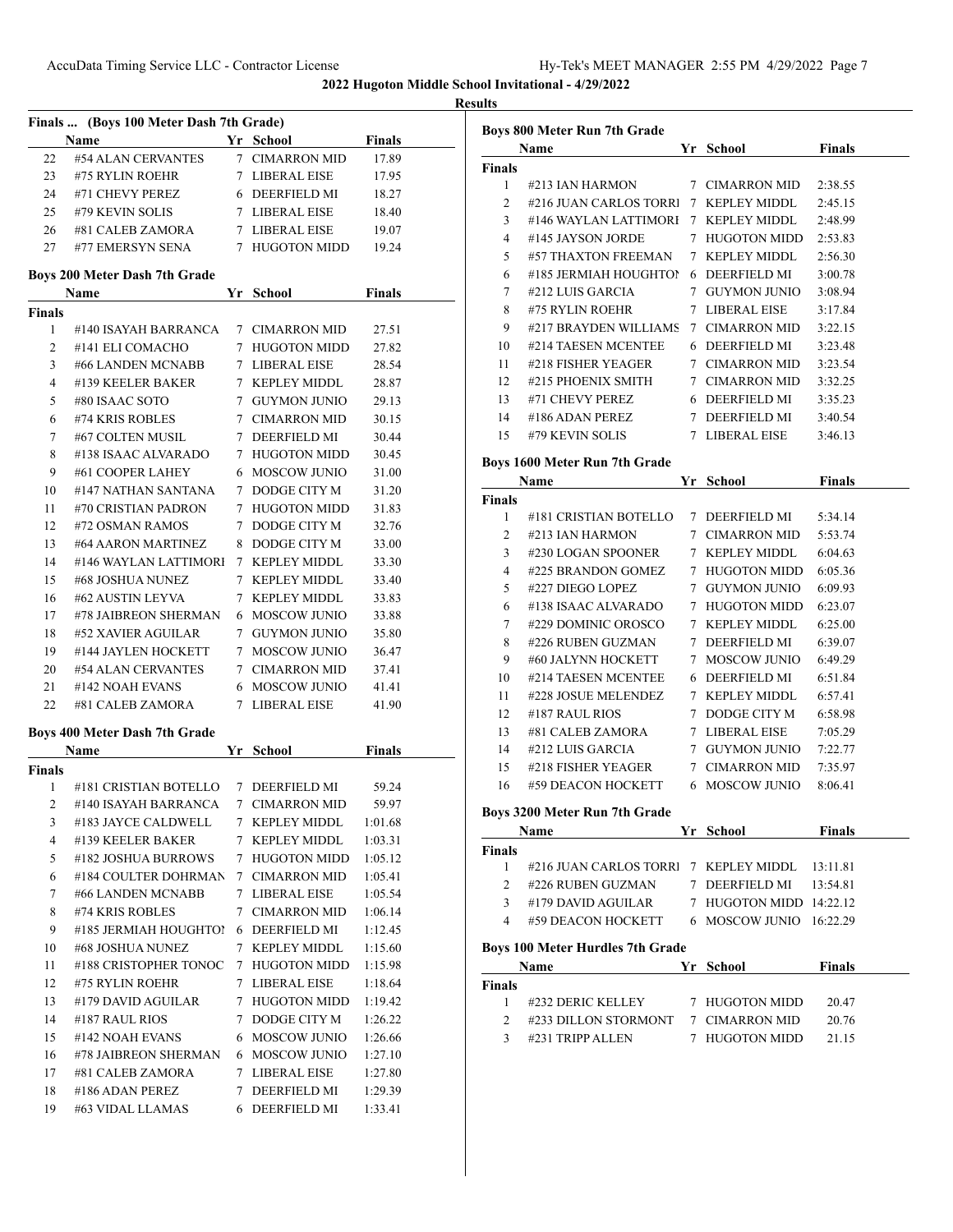|               | <b>Name</b>          | Yr | School              | <b>Finals</b> |
|---------------|----------------------|----|---------------------|---------------|
| <b>Finals</b> |                      |    |                     |               |
| 1             | #58 ISAAC HERNANDEZ  | 9  | <b>CIMARRON MID</b> | 32.03         |
| 2             | #139 KEELER BAKER    |    | KEPLEY MIDDL        | 33.06         |
| 3             | #249 TAYLAN GODDARD  | 7  | <b>HUGOTON MIDD</b> | 33.82         |
| 4             | #233 DILLON STORMONT |    | 7 CIMARRON MID      | 34.27         |
| 5             | #251 JONAS MAUK      | 7  | <b>HUGOTON MIDD</b> | 38.05         |
| 6             | #73 JOSH REIMER      | 7  | KEPLEY MIDDL        | 41.23         |
| 7             | #252 WYATT TALLMAN   |    | <b>HUGOTON MIDD</b> | 44.77         |
| 8             | #142 NOAH EVANS      |    | 6 MOSCOW JUNIO      | 46.49         |
| 9             | #77 EMERSYN SENA     |    | <b>HUGOTON MIDD</b> | 46.53         |

## **Boys 4x100 Meter Relay 7th Grade**

|                | Team                       | Relay        | <b>Finals</b>             |
|----------------|----------------------------|--------------|---------------------------|
| Finals         |                            |              |                           |
| 1              | <b>HUGOTON MIDDLE SCHO</b> | A            | 51.28                     |
|                | 1) #182 JOSHUA BURROWS 7   |              | 2) #141 ELI COMACHO 7     |
|                | 3) #264 CLAYTON GRUBBS 7   |              | 4) #266 COOPER NIX 7      |
| $\mathfrak{D}$ | <b>CIMARRON MID</b>        | A            | 52.18                     |
|                | 1) #74 KRIS ROBLES 7       |              | 2) #184 COULTER DOHRMAN 7 |
|                | 3) #58 ISAAC HERNANDEZ 9   |              | 4) #140 ISAYAH BARRANCA 7 |
| $\mathbf{3}$   | KEPLEY MIDDLE SCHOOL       | $\mathsf{A}$ | 57.70                     |
|                | 1) #183 JAYCE CALDWELL 7   |              | 2) #263 DEVON DEVORA 7    |
|                | 3) #73 JOSH REIMER 7       |              | 4) #250 VALENTE MARQUEZ 7 |
| 4              | <b>DEERFIELD MI</b>        | A            | 1:01.50                   |
|                | 1) #265 MICHAEL LIRA 7     |              | 2) #214 TAESEN MCENTEE 6  |
|                | 3) #185 JERMIAH HOUGHTON 6 |              | 4) #67 COLTEN MUSIL 7     |
| 5              | DODGE CITY M               | A            | 1:05.01                   |
|                | 1) #262 FRANKIE AVINA 7    |              | 2) #268 ARMANDO PEREZ 7   |
|                | 3) #267 FABIAN ORTIZ 7     |              | 4) #72 OSMAN RAMOS 7      |

# **Boys 4x200 Meter Relay 7th Grade**

|                | Team                                    | Relay        | <b>Finals</b>              |
|----------------|-----------------------------------------|--------------|----------------------------|
| Finals         |                                         |              |                            |
| 1              | HUGOTON MIDDLE SCHO                     | A            | 1:52.96                    |
|                | 1) #138 ISAAC ALVARADO 7                |              | 2) #141 ELI COMACHO 7      |
|                | 3) #264 CLAYTON GRUBBS 7                |              | 4) #266 COOPER NIX 7       |
| $\mathfrak{D}$ | KEPLEY MIDDLE SCHOOL                    | $\mathsf{A}$ | 1:58.35                    |
|                | 1) #183 JAYCE CALDWELL 7                |              | 2) #263 DEVON DEVORA 7     |
|                | 3) #250 VALENTE MARQUEZ 7               |              | 4) #139 KEELER BAKER 7     |
| $\mathbf{3}$   | <b>CIMARRON MID</b>                     | $\mathsf{A}$ | 2:27.40                    |
|                | 1) #54 ALAN CERVANTES 7                 |              | 2) #286 JUSTIN KEELER 7    |
|                | 3) #287 JESUS MARTINEZ 7                |              | 4) #288 EVAN TATRO 7       |
| 4              | DEERFIELD MI                            | $\mathsf{A}$ | 2:35.07                    |
|                | 1) #63 VIDAL LLAMAS 6                   |              | 2) #186 ADAN PEREZ 7       |
|                | 3) #214 TAESEN MCENTEE 6                |              | 4) #185 JERMIAH HOUGHTON 6 |
|                | <b>Boys 4x400 Meter Relay 7th Grade</b> |              |                            |

| Team                     | Relav | <b>Finals</b>            |
|--------------------------|-------|--------------------------|
| <b>Finals</b>            |       |                          |
| HUGOTON MIDDLE SCHO      | А     | 4:34.59                  |
| 1) #182 JOSHUA BURROWS 7 |       | 2) #249 TAYLAN GODDARD 7 |
| 3) #225 BRANDON GOMEZ 7  |       | 4) #264 CLAYTON GRUBBS 7 |
|                          |       |                          |

| <b>Results</b> |                                      |   |                                                    |                            |
|----------------|--------------------------------------|---|----------------------------------------------------|----------------------------|
| 2              | KEPLEY MIDDLE SCHOOL                 |   | A                                                  | 5:01.72                    |
|                | 1) #57 THAXTON FREEMAN 7             |   | 2) #229 DOMINIC OROSCO 7                           |                            |
|                | 3) #250 VALENTE MARQUEZ 7            |   |                                                    | 4) #216 JUAN CARLOS TORRES |
| 3              | CIMARRON MID                         |   | A                                                  | 5:12.99                    |
|                | 1) #213 IAN HARMON 7                 |   |                                                    | 2) #233 DILLON STORMONT 7  |
|                | 3) #217 BRAYDEN WILLIAMS 7           |   | 4) #215 PHOENIX SMITH 7                            |                            |
|                | Boys 4x800 Meter Relay 7th Grade     |   |                                                    |                            |
|                | <b>Team</b>                          |   | Relay                                              | <b>Finals</b>              |
| <b>Finals</b>  |                                      |   |                                                    |                            |
| 1              | <b>HUGOTON MIDDLE SCHO</b>           |   | A                                                  | 11:26.94                   |
|                | 1) #138 ISAAC ALVARADO 7             |   | 2) #225 BRANDON GOMEZ 7                            |                            |
|                | 3) #145 JAYSON JORDE 7               |   | 4) #252 WYATT TALLMAN 7                            |                            |
| 2              | CIMARRON MID                         |   | A                                                  | 11:50.51                   |
|                | 1) #213 IAN HARMON 7                 |   | 2) #286 JUSTIN KEELER 7                            |                            |
|                | 3) #217 BRAYDEN WILLIAMS 7           |   | 4) #215 PHOENIX SMITH 7                            |                            |
| 3              | KEPLEY MIDDLE SCHOOL                 |   | $\mathsf{A}$                                       | 11:52.50                   |
|                | 1) #57 THAXTON FREEMAN 7             |   | 2) #228 JOSUE MELENDEZ 7                           |                            |
|                | 3) #230 LOGAN SPOONER 7              |   | 4) #229 DOMINIC OROSCO 7                           |                            |
|                | <b>Boys High Jump 7th Grade</b>      |   |                                                    |                            |
|                | Name                                 |   | Yr School                                          | <b>Finals</b>              |
| <b>Finals</b>  |                                      |   |                                                    |                            |
| 1              | #66 LANDEN MCNABB                    |   | 7 LIBERAL EISE                                     | 4-08.00                    |
| 2              | #184 COULTER DOHRMAN                 |   | 7 CIMARRON MID                                     | J4-06.00                   |
| 3              | #76 FELIPE RUELES                    |   | 7 ROLLA MIDDLE                                     | J4-06.00                   |
| 4              | #183 JAYCE CALDWELL                  |   | 7 KEPLEY MIDDL                                     | J4-06.00                   |
| 5              | #231 TRIPP ALLEN                     |   | 7 HUGOTON MIDD J4-06.00                            |                            |
| 6              | #64 AARON MARTINEZ                   |   | 8 DODGE CITY M                                     | $4 - 00.00$                |
| 6              | #70 CRISTIAN PADRON                  |   | 7 HUGOTON MIDD                                     | 4-00.00                    |
| ---            | #188 CRISTOPHER TONOC                |   | 7 HUGOTON MIDD                                     | NH                         |
| ---            | #75 RYLIN ROEHR                      |   | 7 LIBERAL EISE                                     | NH                         |
|                | <b>Boys Pole Vault 7th Grade</b>     |   |                                                    |                            |
|                | Name                                 |   | Yr School                                          | <b>Finals</b>              |
| <b>Finals</b>  |                                      |   |                                                    |                            |
| 1              | #230 LOGAN SPOONER                   |   | 7 KEPLEY MIDDL                                     | 6-06.00                    |
| 2              | #72 OSMAN RAMOS                      |   | 7 DODGE CITY M                                     | 5-06.00                    |
|                | #146 WAYLAN LATTIMORI 7 KEPLEY MIDDL |   |                                                    | NH                         |
|                |                                      |   |                                                    |                            |
|                | <b>Boys Long Jump 7th Grade</b>      |   |                                                    |                            |
|                | <b>Name</b>                          |   | Yr School                                          | <b>Finals</b>              |
| <b>Finals</b>  |                                      |   |                                                    |                            |
| 1              | #58 ISAAC HERNANDEZ                  |   | 9 CIMARRON MID<br>DEERFIELD MI                     | 16-08.00                   |
| 2              | #181 CRISTIAN BOTELLO                | 7 |                                                    | 16-04.50                   |
| 3              | #141 ELI COMACHO                     |   | 7 HUGOTON MIDD 16-04.00                            |                            |
| 4              | #140 ISAYAH BARRANCA                 |   | 7 CIMARRON MID                                     | 16-01.00                   |
| 5              | #263 DEVON DEVORA                    |   | 7 KEPLEY MIDDL                                     | 15-03.00                   |
| 6              | #264 CLAYTON GRUBBS                  |   | 7 HUGOTON MIDD 15-00.00                            |                            |
| 7<br>8         | #225 BRANDON GOMEZ                   |   | 7 HUGOTON MIDD 14-05.50<br>7 HUGOTON MIDD 14-04.00 |                            |
| 9              | #65 JR MARTINEZ<br>#67 COLTEN MUSIL  |   | 7 DEERFIELD MI                                     |                            |
|                |                                      |   |                                                    | 14-01.00                   |
| 10             | #80 ISAAC SOTO                       |   | 7 GUYMON JUNIO                                     | 13-06.00                   |
| 11             | #76 FELIPE RUELES                    |   | 7 ROLLA MIDDLE                                     | 12-11.00                   |
| 12             | #78 JAIBREON SHERMAN                 |   | 6 MOSCOW JUNIO                                     | 12-03.00                   |
| 13             | #59 DEACON HOCKETT                   |   | 6 MOSCOW JUNIO                                     | 12-00.00                   |
| 14             | #68 JOSHUA NUNEZ                     |   | 7 KEPLEY MIDDL                                     | 11-11.00                   |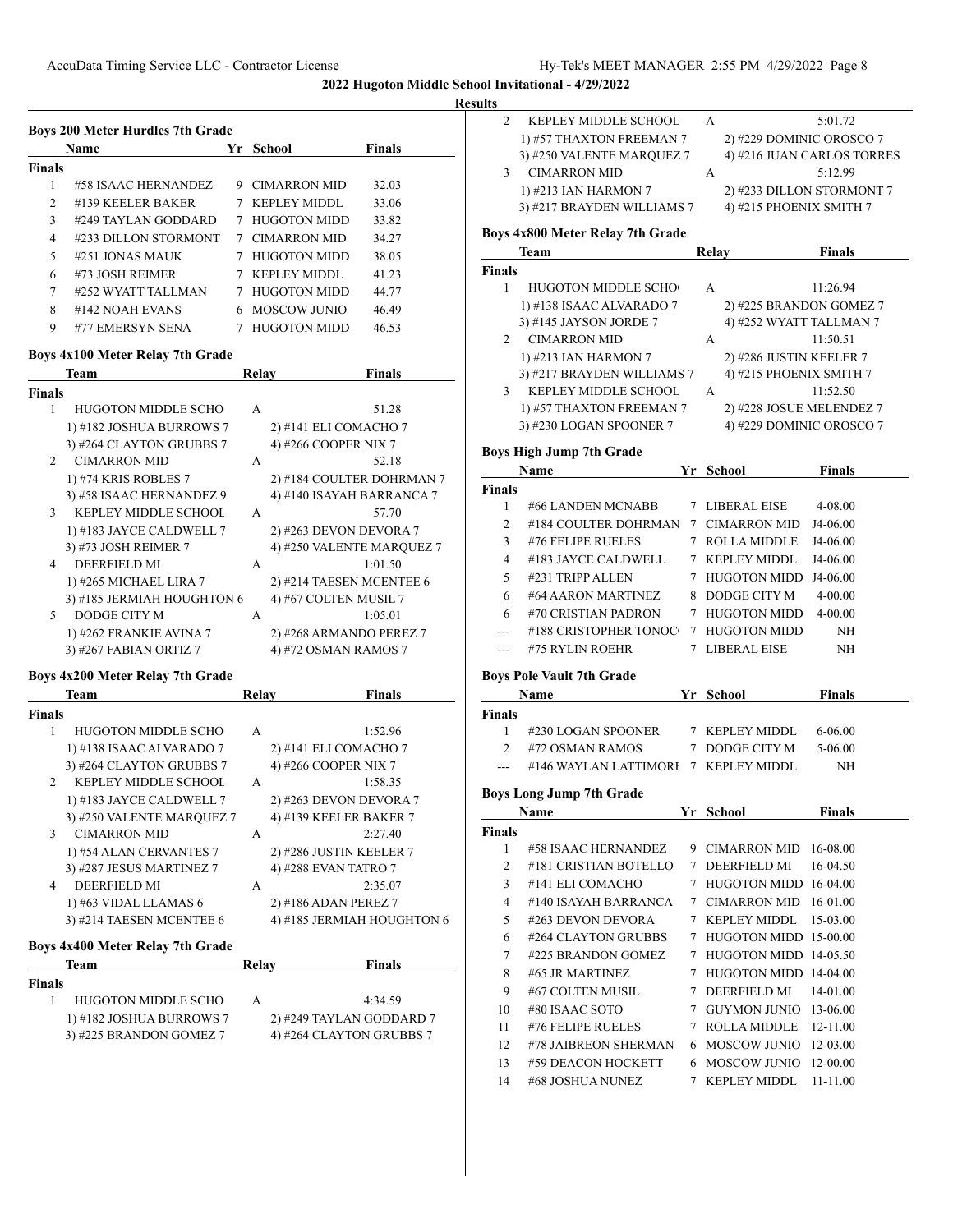|                |                                    |   |                         |               | <b>Results</b> |
|----------------|------------------------------------|---|-------------------------|---------------|----------------|
|                | Finals  (Boys Long Jump 7th Grade) |   |                         |               |                |
|                | Name                               |   | Yr School               | Finals        |                |
| 15             | #60 JALYNN HOCKETT                 |   | 7 MOSCOW JUNIO          | 10-11.00      |                |
| 16             | #228 JOSUE MELENDEZ                |   | 7 KEPLEY MIDDL          | 10-07.00      |                |
| 17             | #142 NOAH EVANS                    |   | 6 MOSCOW JUNIO 10-05.00 |               |                |
| 18             | #71 CHEVY PEREZ                    |   | 6 DEERFIELD MI          | 10-03.00      |                |
| $\sim$ $\sim$  | #303 LUIS ORTIZ                    |   | 7 KEPLEY MIDDL          | <b>FOUL</b>   |                |
|                | <b>Boys Triple Jump 7th Grade</b>  |   |                         |               |                |
|                | Name                               |   | Yr School               | <b>Finals</b> |                |
| Finals         |                                    |   |                         |               |                |
| 1              | #181 CRISTIAN BOTELLO              |   | 7 DEERFIELD MI          | 32-09.00      |                |
| 2              | #182 JOSHUA BURROWS                |   | 7 HUGOTON MIDD 32-01.00 |               |                |
| 3              | #263 DEVON DEVORA                  |   | 7 KEPLEY MIDDL          | 31-11.00      |                |
| $\overline{4}$ | #184 COULTER DOHRMAN               |   | 7 CIMARRON MID 31-10.00 |               |                |
| 5              | #145 JAYSON JORDE                  |   | 7 HUGOTON MIDD 30-01.50 |               |                |
| 6              | #231 TRIPP ALLEN                   |   | 7 HUGOTON MIDD 29-03.00 |               |                |
| 7              | #251 JONAS MAUK                    |   | 7 HUGOTON MIDD 29-01.50 |               |                |
| 8              | #73 JOSH REIMER                    |   | 7 KEPLEY MIDDL          | 25-05.00      |                |
|                | <b>Boys Shot Put 7th Grade</b>     |   |                         |               | B <sub>0</sub> |
|                | Name                               |   | Yr School               | <b>Finals</b> | Fi             |
| Finals         |                                    |   |                         |               |                |
| 1              | #65 JR MARTINEZ                    |   | 7 HUGOTON MIDD 38-04.50 |               |                |
| 2              | #356 ISAI SALDANA                  |   | 7 HUGOTON MIDD 34-02.00 |               |                |
| 3              | #232 DERIC KELLEY                  |   | 7 HUGOTON MIDD 31-10.50 |               |                |
| $\overline{4}$ | #265 MICHAEL LIRA                  |   | 7 DEERFIELD MI          | 31-04.50      |                |
| 5              | #353 JOSH CURTIS                   |   | 7 GUYMON JUNIO 30-04.00 |               |                |
| 6              | #318 JAXSON HAUSER                 |   | 7 KEPLEY MIDDL          | 28-10.50      |                |
| 7              | #267 FABIAN ORTIZ                  |   | 7 DODGE CITY M          | 28-03.50      |                |
| 8              | #61 COOPER LAHEY                   |   | 6 MOSCOW JUNIO          | 27-04.50      |                |
| 9              | #226 RUBEN GUZMAN                  |   | 7 DEERFIELD MI          | 27-02.00      |                |
| 10             | #358 OSCAR TARIN                   |   | 7 MOSCOW JUNIO          | 26-11.00      |                |
| 11             | #352 KYLE COLVIN                   |   | 7 LIBERAL EISE          | 25-07.00      |                |
| 12             | #288 EVAN TATRO                    |   | 7 CIMARRON MID 25-00.00 |               | Βo             |
| 13             | #357 ELI SKINNER                   |   | 7 HUGOTON MIDD 23-09.00 |               |                |
| 14             | #147 NATHAN SANTANA                |   | 7 DODGE CITY M          | 23-03.50      | Fi             |
| 15             | #355 TIMOTHY LIVESAY               |   | 7 MOSCOW JUNIO          | 22-11.00      |                |
| 16             | #217 BRAYDEN WILLIAMS              |   | 7 CIMARRON MID          | 22-07.00      |                |
| 17             | #354 FABIAN GRANADOS               |   | 6 MOSCOW JUNIO          | 21-00.00      |                |
| 18             | #262 FRANKIE AVINA                 | 7 | DODGE CITY M            | 19-11.50      |                |
| 19             | #79 KEVIN SOLIS                    |   | 7 LIBERAL EISE          | 18-09.75      |                |
| 20             | #303 LUIS ORTIZ                    |   | 7 KEPLEY MIDDL          | 18-05.50      |                |
| 21             | #56 ALEX FIERRO                    |   | 6 ROLLA MIDDLE          | 17-09.00      |                |
| 22             | #317 BLAIN COFFEY                  |   | 7 KEPLEY MIDDL          | 17-07.50      |                |
| 23             | #287 JESUS MARTINEZ                |   | 7 CIMARRON MID          | 17-05.00      |                |
| 24             | #215 PHOENIX SMITH                 |   | 7 CIMARRON MID          | 16-02.50      |                |
| 25             | #316 TYSON APELU                   |   | <b>6 ROLLA MIDDLE</b>   | 15-09.00      |                |
|                |                                    |   |                         |               |                |
|                | <b>Boys Discus Throw 7th Grade</b> |   |                         |               |                |
|                | Name                               |   | Yr School               | <b>Finals</b> |                |
| Finals<br>1    | #265 MICHAEL LIRA                  |   | 7 DEERFIELD MI          | 95-04         |                |
| 2              | #251 JONAS MAUK                    | 7 | <b>HUGOTON MIDD</b>     | 89-06         |                |
| 3              | #356 ISAI SALDANA                  |   | 7 HUGOTON MIDD          | 81-08         |                |
| 4              | #229 DOMINIC OROSCO                | 7 | <b>KEPLEY MIDDL</b>     | 81-06         |                |
| 5              | #232 DERIC KELLEY                  |   | 7 HUGOTON MIDD          | 80-09         |                |
|                |                                    |   |                         |               |                |

| ï. |                                    |    |                |               |  |
|----|------------------------------------|----|----------------|---------------|--|
| 6  | #358 OSCAR TARIN                   | 7  | MOSCOW JUNIO   | 77-05         |  |
| 7  | #61 COOPER LAHEY                   |    | 6 MOSCOW JUNIO | $74-11$       |  |
| 8  | #286 JUSTIN KEELER 7 CIMARRON MID  |    |                | 67-09         |  |
| 9  | #288 EVAN TATRO                    |    | 7 CIMARRON MID | 67-06         |  |
| 10 | #267 FABIAN ORTIZ 7 DODGE CITY M   |    |                | $64-04$       |  |
| 11 | #357 ELI SKINNER                   |    | 7 HUGOTON MIDD | 64-00         |  |
| 12 | #353 JOSH CURTIS 7 GUYMON JUNIO    |    |                | 59-06         |  |
| 13 | #355 TIMOTHY LIVESAY               |    | 7 MOSCOW JUNIO | 58-04         |  |
| 14 | #354 FABIAN GRANADOS               |    | 6 MOSCOW JUNIO | 57-08         |  |
| 15 | #352 KYLE COLVIN                   | 7  | LIBERAL EISE   | 54-08         |  |
| 16 | #317 BLAIN COFFEY 7 KEPLEY MIDDL   |    |                | 53-01         |  |
| 17 | #287 JESUS MARTINEZ 7 CIMARRON MID |    |                | $51-10$       |  |
| 18 | #147 NATHAN SANTANA 7 DODGE CITY M |    |                | $50-01$       |  |
| 19 | #79 KEVIN SOLIS                    |    | 7 LIBERAL EISE | $46 - 06$     |  |
| 20 | #268 ARMANDO PEREZ 7 DODGE CITY M  |    |                | 44-09         |  |
| 21 | #303 LUIS ORTIZ                    |    | 7 KEPLEY MIDDL | $43 - 06$     |  |
| 22 | #316 TYSON APELU 6 ROLLA MIDDLE    |    |                | $42 - 02$     |  |
| 23 | #56 ALEX FIERRO                    |    | 6 ROLLA MIDDLE | $40-01$       |  |
|    | yys Javelin Throw 7th Grade        |    |                |               |  |
|    | Name                               | Yr | School         | <b>Finals</b> |  |

| <b>Boys Javelin Throw 7th Grade</b> |  |  |
|-------------------------------------|--|--|
|-------------------------------------|--|--|

|                | Boys Javelin Throw 7th Grade         |    |                     |               |
|----------------|--------------------------------------|----|---------------------|---------------|
|                | Name                                 | Yr | <b>School</b>       | <b>Finals</b> |
| Finals         |                                      |    |                     |               |
| 1              | #65 JR MARTINEZ                      |    | 7 HUGOTON MIDD      | $85-10$       |
| 2              | #286 JUSTIN KEELER                   |    | 7 CIMARRON MID      | 81-01         |
| 3              | #287 JESUS MARTINEZ                  |    | 7 CIMARRON MID      | 79-08         |
| $\overline{4}$ | #265 MICHAEL LIRA                    |    | 7 DEERFIELD MI      | 70-08         |
| 5              | #233 DILLON STORMONT                 |    | 7 CIMARRON MID      | 65-05         |
| 6              | #76 FELIPE RUELES                    |    | 7 ROLLA MIDDLE      | $49-03$       |
| 7              | #62 AUSTIN LEYVA                     |    | 7 KEPLEY MIDDL      | $48-10$       |
| 8              | #317 BLAIN COFFEY                    |    | 7 KEPLEY MIDDL      | $39-03$       |
| 9              | #226 RUBEN GUZMAN                    |    | 7 DEERFIELD MI      | $35-01$       |
| 10             | #316 TYSON APELU                     |    | 6 ROLLA MIDDLE      | $32 - 10$     |
| 11             | #56 ALEX FIERRO                      |    | 6 ROLLA MIDDLE      | 28-04         |
|                | <b>Boys 100 Meter Dash 8th Grade</b> |    |                     |               |
|                | Name                                 |    | Yr School           | <b>Finals</b> |
| Finals         |                                      |    |                     |               |
| 1              | #18 JAIR SALDANA                     |    | 8 HUGOTON MIDD      | 12.78         |
| 2              | #11 KEEDRIN JONES                    |    | 8 KEPLEY MIDDL      | 13.00         |
| 3              | #19 JAXSEN SALINAS                   |    | 8 KEPLEY MIDDL      | 13.40         |
| $\overline{4}$ | #1 EASTON COOLEY                     |    | 8 LIBERAL EISE      | 13.47         |
| 5              | #4 JAMES FIESER                      |    | 8 LIBERAL EISE      | 13.49         |
| 6              | #22 XAVIER TAFOYA                    |    | 8 LIBERAL EISE      | 13.59         |
| $\overline{7}$ | #23 JERROD WINKLER                   |    | 8 GUYMON JUNIO      | 13.69         |
| 8              | #21 RAY SENA                         |    | 8 HUGOTON MIDD      | 13.79         |
| 9              | #9 SOE LIN HEGER                     |    | 8 HUGOTON MIDD      | 13.83         |
| 10             | #3 JARIAH FAUBERT                    |    | 8 CIMARRON MID      | 13.85         |
| 11             | #13 CORWIN KETCHUM                   |    | 8 MOSCOW JUNIO      | 14.26         |
| 12             | #7 VON GRUBBS                        |    | 8 HUGOTON MIDD      | 14.32         |
| 13             | #17 DAVID OCHOA                      |    | 8 KEPLEY MIDDL      | 14.49         |
| 14             | #12 JONATHAN KAISER                  |    | 8 ROLLA MIDDLE      | 14.80         |
| 15             | #2 FRANCISCO DUENAS                  |    | 8 ROLLA MIDDLE      | 14.96         |
| 16             | #20 DIEGO SALTO PADILL.              | 8  | <b>CIMARRON MID</b> | 16.03         |

17 #6 LEVI GREER 8 DEERFIELD MI 16.65 18 #5 JACOB GONZALES 8 KEPLEY MIDDL 16.66 19 #15 HUGO MONTES 8 DODGE CITY M 16.85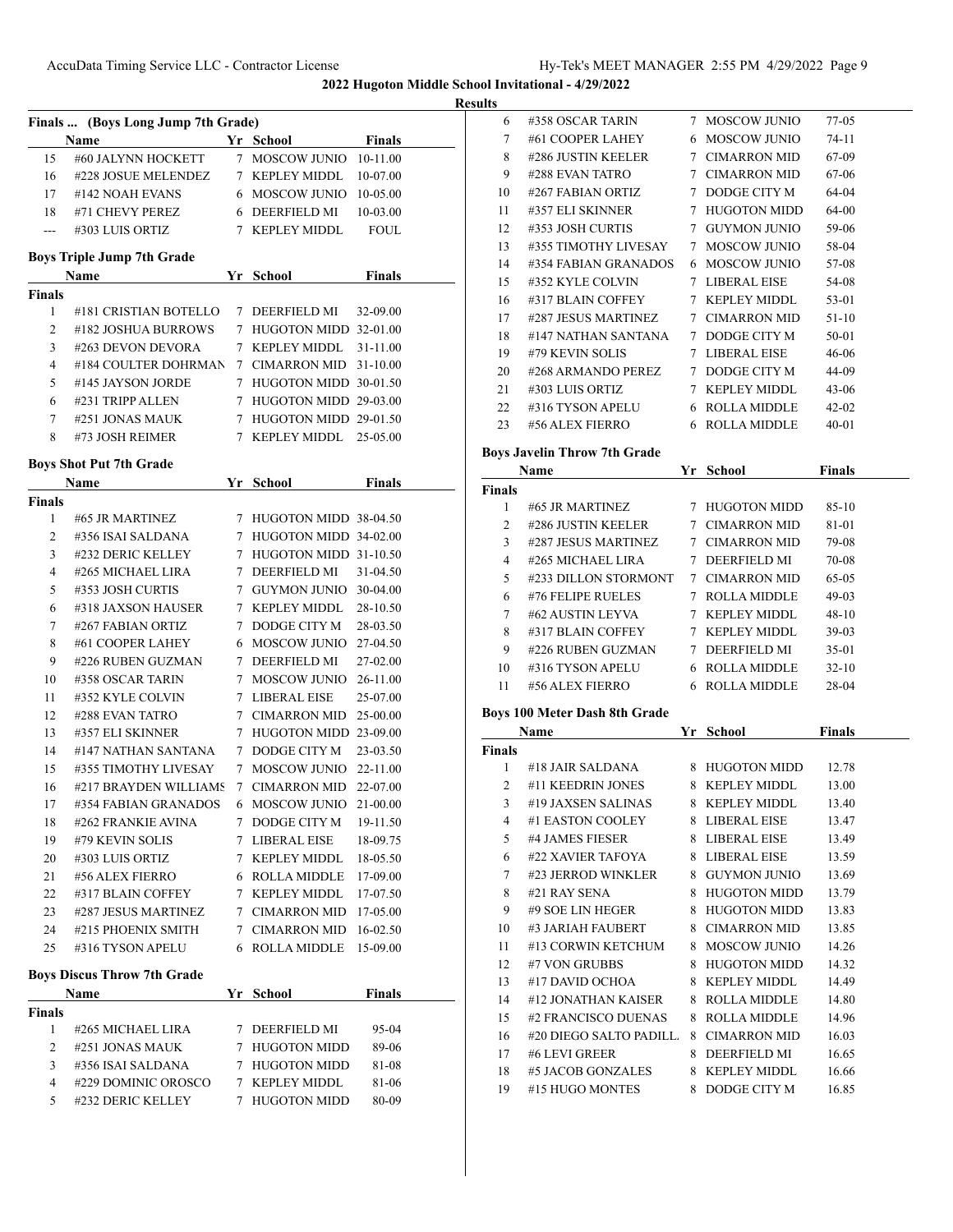#### **Result**

|               | Name                   | Yr. | School              | <b>Finals</b> |
|---------------|------------------------|-----|---------------------|---------------|
| <b>Finals</b> |                        |     |                     |               |
| 1             | #114 ADRIEL CAMACHO    | 8   | HUGOTON MIDD        | 26.05         |
| $\mathcal{L}$ | #14 ABRAHAM MENDOZA    | 7   | <b>GUYMON JUNIO</b> | 26.49         |
| 3             | #23 JERROD WINKLER     | 8   | GUYMON JUNIO        | 27.43         |
| 4             | #11 KEEDRIN JONES      | 8   | <b>KEPLEY MIDDL</b> | 27.50         |
| 5             | #113 HUNTER BURROWS    | 8   | <b>HUGOTON MIDD</b> | 28.51         |
| 6             | $#21$ RAY SENA         | 8   | <b>HUGOTON MIDD</b> | 29.99         |
| 7             | #2 FRANCISCO DUENAS    | 8   | ROLLA MIDDLE        | 30.38         |
| 8             | #13 CORWIN KETCHUM     | 8   | MOSCOW JUNIO        | 30.85         |
| 9             | #115 SKEETER EVANS     | 8   | <b>HUGOTON MIDD</b> | 33.05         |
| 10            | #20 DIEGO SALTO PADILL | 8   | CIMARRON MID        | 34.93         |
| 11            | #15 HUGO MONTES        | 8   | DODGE CITY M        | 35.15         |
| 12.           | $\#112$ JORGE AGUILAR  | 8   | <b>KEPLEY MIDDL</b> | 35.16         |
| 13            | #118 TREY WALLACE      | 8   | KEPLEY MIDDL        | 37.00         |

#### **Boys 400 Meter Dash 8th Grade**

|        | <b>Name</b>           | Yr | <b>School</b>       | <b>Finals</b> |
|--------|-----------------------|----|---------------------|---------------|
| Finals |                       |    |                     |               |
| 1      | #155 ISAIAH PEACHEY   | 8  | HUGOTON MIDD        | 1:00.32       |
| 2      | #149 MAURICIO AVILA   | 8  | <b>KEPLEY MIDDL</b> | 1:00.78       |
| 3      | #19 JAXSEN SALINAS    | 8  | KEPLEY MIDDL        | 1:01.25       |
| 4      | #14 ABRAHAM MENDOZA   | 7  | GUYMON JUNIO        | 1:03.11       |
| 5      | #4 JAMES FIESER       | 8  | LIBERAL EISE        | 1:03.89       |
| 6      | #153 TANNER HAMILTON  | 8  | <b>CIMARRON MID</b> | 1:03.96       |
| 7      | #151 VICTOR CRUZ      | 8  | <b>KEPLEY MIDDL</b> | 1:05.65       |
| 8      | #13 CORWIN KETCHUM    | 8  | MOSCOW JUNIO        | 1:06.25       |
| 9      | #1 EASTON COOLEY      | 8  | LIBERAL EISE        | 1:08.06       |
| 10     | #154 AIDAN MEZA       | 8  | GUYMON JUNIO        | 1:11.73       |
| 11     | #150 ALLEN CASTILLO   | 8  | LIBERAL EISE        | 1:13.13       |
| 12     | #152 EMILIANO GONZALF | 8  | DODGE CITY M        | 1:40.45       |

## **Boys 800 Meter Run 8th Grade**

|        | Name                   |   | Yr School           | <b>Finals</b> |  |
|--------|------------------------|---|---------------------|---------------|--|
| Finals |                        |   |                     |               |  |
|        | #193 ASHER ENGLISH     | 8 | <b>CIMARRON MID</b> | 2:35.27       |  |
| 2      | #190 ZAB BROWN         | 8 | <b>GUYMON JUNIO</b> | 2:39.18       |  |
| 3      | #191 AIDEN CONNER      | 8 | HUGOTON MIDD        | 2.41.78       |  |
| 4      | #196 ALAN ORNELAS      | 8 | <b>HUGOTON MIDD</b> | 2:50.43       |  |
| 5      | #154 AIDAN MEZA        | 8 | <b>GUYMON JUNIO</b> | 2:56.30       |  |
| 6      | #197 LIAM PLATA        | 8 | DODGE CITY M        | 2:57.61       |  |
| 7      | #21 RAY SENA           | 8 | <b>HUGOTON MIDD</b> | 3:08.38       |  |
| 8      | #195 CHRISTOPHER JUARI | 8 | DODGE CITY M        | 3:13.04       |  |

## **Boys 1600 Meter Run 8th Grade**

|               | <b>Name</b>            |                | Yr School           | <b>Finals</b> |
|---------------|------------------------|----------------|---------------------|---------------|
| <b>Finals</b> |                        |                |                     |               |
|               | #193 ASHER ENGLISH     |                | 8 CIMARRON MID      | 5:43.39       |
| $\mathcal{L}$ | #196 ALAN ORNELAS      |                | 8 HUGOTON MIDD      | 5:55.70       |
| 3             | #191 AIDEN CONNER      | 8.             | <b>HUGOTON MIDD</b> | 6:15.79       |
| 4             | #197 LIAM PLATA        | 8.             | DODGE CITY M        | 6:52.77       |
| 5             | #195 CHRISTOPHER JUARI | - 8            | DODGE CITY M        | 7:27.60       |
| 6             | #224 JACE SMITH        |                | MOSCOW JUNIO        | 9:21.22       |
|               | #152 EMILIANO GONZALE  | 8 <sup>1</sup> | DODGE CITY M        | 9:34.18       |

| ults                                  |                                                   |    |                                                      |                            |  |  |
|---------------------------------------|---------------------------------------------------|----|------------------------------------------------------|----------------------------|--|--|
|                                       | Boys 3200 Meter Run 8th Grade                     |    |                                                      |                            |  |  |
|                                       | Name                                              |    | Yr School                                            | <b>Finals</b>              |  |  |
| Finals                                |                                                   |    |                                                      |                            |  |  |
| 1                                     | #1 EASTON COOLEY                                  |    | 8 LIBERAL EISE                                       | 13:46.15                   |  |  |
|                                       | <b>Boys 100 Meter Hurdles 8th Grade</b>           |    |                                                      |                            |  |  |
|                                       | Name                                              |    | Yr School                                            | <b>Finals</b>              |  |  |
| <b>Finals</b>                         |                                                   |    |                                                      |                            |  |  |
| $\mathbf{1}$                          | #237 DAX SMITH                                    |    | 8 CIMARRON MID                                       | 16.92                      |  |  |
| 2                                     | #234 MARCO AMADOR                                 |    | 8 HUGOTON MIDD                                       | 19.28                      |  |  |
| 3                                     | #235 QUENTIN FRANKLIN                             |    | 8 MOSCOW JUNIO                                       | 20.05                      |  |  |
| 4                                     | #236 LORENZO MARTINEZ                             |    | 8 HUGOTON MIDD                                       | 20.58                      |  |  |
| 5                                     | #17 DAVID OCHOA                                   |    | 8 KEPLEY MIDDL                                       | 22.41                      |  |  |
| 6                                     | #150 ALLEN CASTILLO                               |    | 8 LIBERAL EISE                                       | 22.59                      |  |  |
|                                       | <b>Boys 200 Meter Hurdles 8th Grade</b>           |    |                                                      |                            |  |  |
| Finals<br>Yr<br>School<br><b>Name</b> |                                                   |    |                                                      |                            |  |  |
| <b>Finals</b>                         |                                                   |    |                                                      |                            |  |  |
| 1                                     | #237 DAX SMITH                                    |    | 8 CIMARRON MID                                       | 29.92                      |  |  |
| 2                                     | #248 COLBY WILSON                                 |    | 8 CIMARRON MID                                       | 32.14                      |  |  |
| 3                                     | #234 MARCO AMADOR                                 |    | 8 HUGOTON MIDD                                       | 32.75                      |  |  |
| 4                                     | #12 JONATHAN KAISER                               |    | 8 ROLLA MIDDLE                                       | 33.06                      |  |  |
| 5                                     | #236 LORENZO MARTINE2                             |    | 8 HUGOTON MIDD                                       | 33.28                      |  |  |
| 6                                     | #235 QUENTIN FRANKLIN                             |    | 8 MOSCOW JUNIO                                       | 34.48                      |  |  |
| 7                                     | #150 ALLEN CASTILLO                               | 8. | <b>LIBERAL EISE</b>                                  | 40.47                      |  |  |
|                                       | Boys 4x100 Meter Relay 8th Grade                  |    |                                                      |                            |  |  |
|                                       | Team                                              |    | Relay                                                | Finals                     |  |  |
| Finals                                |                                                   |    |                                                      |                            |  |  |
| 1                                     | HUGOTON MIDDLE SCHO                               |    | А                                                    | 47.63                      |  |  |
|                                       | 1) #260 MIGUEL HERNANDEZ 8                        |    | 2) #18 JAIR SALDANA 8                                |                            |  |  |
| 2                                     | 3) #114 ADRIEL CAMACHO 8<br><b>CIMARRON MID</b>   |    | 4) #258 HUNTER GARZA 8<br>А                          | 53.28                      |  |  |
|                                       | 1) #3 JARIAH FAUBERT 8                            |    | 2) #248 COLBY WILSON 8                               |                            |  |  |
|                                       | 3) #153 TANNER HAMILTON 8                         |    | 4) #237 DAX SMITH 8                                  |                            |  |  |
| 3                                     | KEPLEY MIDDLE SCHOOL                              |    | A                                                    | 56.63                      |  |  |
|                                       | 1) #149 MAURICIO AVILA 8                          |    | 2) #151 VICTOR CRUZ 8                                |                            |  |  |
|                                       | 3) #17 DAVID OCHOA 8                              |    | 4) #261 ISMAEL SALAS 8                               |                            |  |  |
| 4                                     | DODGE CITY M                                      |    | А                                                    | 1:07.22                    |  |  |
|                                       | 1) #256 CESAR BRAVO 8                             |    | $2)$ #15 HUGO MONTES 8                               |                            |  |  |
|                                       | 3) #259 ALEXANDER HERNANE                         |    |                                                      | 4) #257 ANTHONY CALVILLO 8 |  |  |
|                                       | Boys 4x200 Meter Relay 8th Grade                  |    |                                                      |                            |  |  |
|                                       | Team                                              |    | Relay                                                | <b>Finals</b>              |  |  |
| <b>Finals</b>                         |                                                   |    |                                                      |                            |  |  |
| 1                                     | HUGOTON MIDDLE SCHO<br>1) #260 MIGUEL HERNANDEZ 8 |    | А                                                    | 1:43.15                    |  |  |
|                                       | 3) #18 JAIR SALDANA 8                             |    | 2) #155 ISAIAH PEACHEY 8<br>4) #114 ADRIEL CAMACHO 8 |                            |  |  |
| 2                                     | <b>CIMARRON MID</b>                               |    | А                                                    | 2:01.36                    |  |  |
|                                       | 1) #3 JARIAH FAUBERT 8                            |    | $2)$ #284 CADE SONDAY 8                              |                            |  |  |
|                                       | 3) #20 DIEGO SALTO PADILLA 8                      |    | 4) #285 BEN VOGEL 8                                  |                            |  |  |
| 3                                     | KEPLEY MIDDLE SCHOOL                              |    | A                                                    | 2:10.91                    |  |  |
|                                       | 1) #151 VICTOR CRUZ 8                             |    | 2) #283 EDUARDO ROJAS 8                              |                            |  |  |
|                                       | 3) #261 ISMAEL SALAS 8                            |    | 4) #116 MARTIN GARCIA 8                              |                            |  |  |
|                                       |                                                   |    |                                                      |                            |  |  |
|                                       |                                                   |    |                                                      |                            |  |  |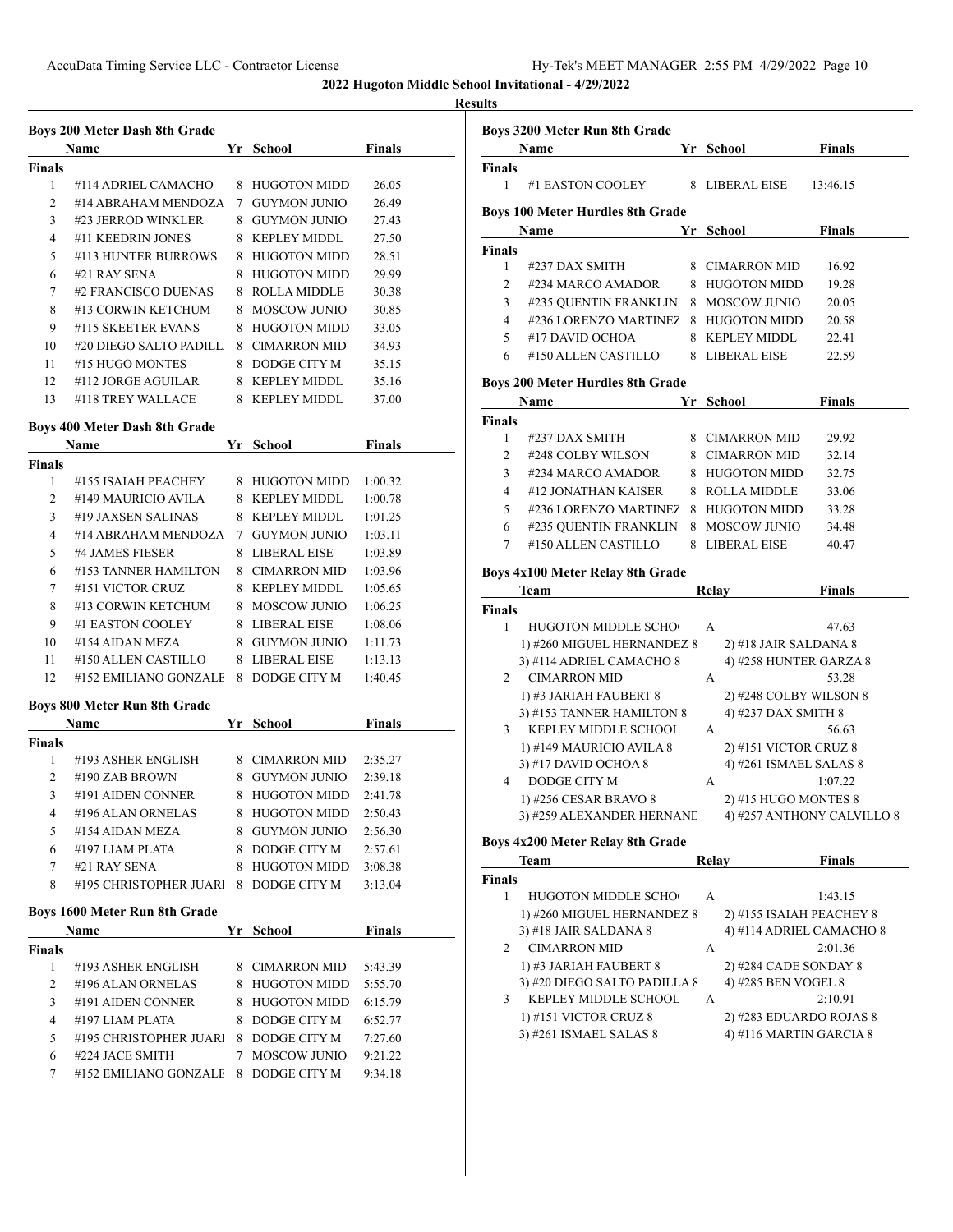# **Results**

|                | Boys 4x400 Meter Relay 8th Grade                |    |                                  |               |  |
|----------------|-------------------------------------------------|----|----------------------------------|---------------|--|
|                | Team                                            |    | Relay                            | <b>Finals</b> |  |
| Finals         |                                                 |    |                                  |               |  |
| 1              | <b>HUGOTON MIDDLE SCHO</b>                      |    | A                                | 4:03.53       |  |
|                | 1) #18 JAIR SALDANA 8                           |    | 2) #299 AUTRY SULLIVAN 8         |               |  |
| $\overline{2}$ | 3) #114 ADRIEL CAMACHO 8<br><b>LIBERAL EISE</b> |    | 4) #258 HUNTER GARZA 8<br>A      | 4:30.57       |  |
|                | 1) #1 EASTON COOLEY 8                           |    | 2) #22 XAVIER TAFOYA 8           |               |  |
|                | 3) #150 ALLEN CASTILLO 8                        |    | 4) #4 JAMES FIESER 8             |               |  |
| 3              | KEPLEY MIDDLE SCHOOL                            |    | A                                | 4:34.16       |  |
|                | 1) #151 VICTOR CRUZ 8                           |    | 2) #149 MAURICIO AVILA 8         |               |  |
|                | 3) #298 CHRIS MADRIGAL 8                        |    | 4) #19 JAXSEN SALINAS 8          |               |  |
|                | Boys 4x800 Meter Relay 8th Grade                |    |                                  |               |  |
|                | Team                                            |    | Relay                            | <b>Finals</b> |  |
| <b>Finals</b>  |                                                 |    |                                  |               |  |
| 1              | <b>HUGOTON MIDDLE SCHO</b>                      |    | A                                | 10:57.90      |  |
|                | 1) #21 RAY SENA 8                               |    | 2) #196 ALAN ORNELAS 8           |               |  |
|                | 3) #191 AIDEN CONNER 8                          |    | 4) #9 SOE LIN HEGER 8            |               |  |
|                | <b>Boys High Jump 8th Grade</b>                 |    |                                  |               |  |
|                | <b>Name</b>                                     |    | Yr School                        | <b>Finals</b> |  |
| <b>Finals</b>  |                                                 |    |                                  |               |  |
| 1              | #113 HUNTER BURROWS                             | 8. | <b>HUGOTON MIDD</b>              | 5-02.00       |  |
| 2              | #23 JERROD WINKLER                              | 8. | <b>GUYMON JUNIO</b>              | J5-00.00      |  |
| 3              | #153 TANNER HAMILTON                            |    | 8 CIMARRON MID                   | J5-00.00      |  |
| 4              | #155 ISAIAH PEACHEY                             |    | 8 HUGOTON MIDD                   | 4-10.00       |  |
| 5              | #4 JAMES FIESER                                 |    | 8 LIBERAL EISE                   | J4-10.00      |  |
| 6              | #11 KEEDRIN JONES                               |    | 8 KEPLEY MIDDL                   | J4-10.00      |  |
| 7              | #9 SOE LIN HEGER                                |    | 8 HUGOTON MIDD                   | 4-06.00       |  |
| 8              | #2 FRANCISCO DUENAS                             | 8  | <b>ROLLA MIDDLE</b>              | 4-04.00       |  |
| $---$          | #236 LORENZO MARTINE2                           | 8  | <b>HUGOTON MIDD</b>              | NΗ            |  |
|                | <b>Boys Pole Vault 8th Grade</b>                |    |                                  |               |  |
|                | Name                                            |    | Yr School                        | <b>Finals</b> |  |
| <b>Finals</b>  |                                                 |    |                                  |               |  |
| 1              | #190 ZAB BROWN                                  |    | 8 GUYMON JUNIO                   | 9-00.00       |  |
| 2              | #19 JAXSEN SALINAS                              |    | 8 KEPLEY MIDDL                   | J7-06.00      |  |
| 3              | #154 AIDAN MEZA                                 | 8. | <b>GUYMON JUNIO</b>              | J7-06.00      |  |
|                | Boys Long Jump 8th Grade                        |    |                                  |               |  |
|                | Name                                            |    | Yr School                        | <b>Finals</b> |  |
| Finals         |                                                 |    |                                  |               |  |
| 1              | #260 MIGUEL HERNANDE.                           | 8  | HUGOTON MIDD 20-00.00            |               |  |
| 2              | #258 HUNTER GARZA                               |    | 8 HUGOTON MIDD 17-05.50          |               |  |
| 3              | #155 ISAIAH PEACHEY                             |    | 8 HUGOTON MIDD 16-03.50          |               |  |
| 4              | #3 JARIAH FAUBERT                               |    | 8 CIMARRON MID                   | 15-11.75      |  |
| 5              | #2 FRANCISCO DUENAS                             |    | 8 ROLLA MIDDLE                   | 14-04.00      |  |
| 6              | #154 AIDAN MEZA                                 |    | 8 GUYMON JUNIO                   | 13-11.75      |  |
| 7              | #13 CORWIN KETCHUM                              |    | 8 MOSCOW JUNIO                   | 13-10.00      |  |
| 8              | #235 QUENTIN FRANKLIN                           |    | 8 MOSCOW JUNIO                   | 12-09.50      |  |
| 9              | #20 DIEGO SALTO PADILL.                         |    | 8 CIMARRON MID                   | 11-10.25      |  |
| 10             | #112 JORGE AGUILAR                              |    | 8 KEPLEY MIDDL                   | 11-06.00      |  |
| 11             | #6 LEVI GREER                                   |    | 8 DEERFIELD MI                   | 10-11.75      |  |
| 12             | #12 JONATHAN KAISER                             |    | 8 ROLLA MIDDLE                   | 10-08.25      |  |
| ---            | #10 JOSEPH HIGNETT<br>#298 CHRIS MADRIGAL       |    | 8 MOSCOW JUNIO<br>8 KEPLEY MIDDL | FOUL<br>FOUL  |  |
| ---            |                                                 |    |                                  |               |  |

|               | <b>Boys Triple Jump 8th Grade</b><br>Name  |         | Yr School                           | <b>Finals</b>                                               |
|---------------|--------------------------------------------|---------|-------------------------------------|-------------------------------------------------------------|
| <b>Finals</b> |                                            |         |                                     |                                                             |
| 1             | #260 MIGUEL HERNANDE.                      | 8       | HUGOTON MIDD 38-03.00               |                                                             |
| 2             | #258 HUNTER GARZA                          | 8       | HUGOTON MIDD 36-10.00               |                                                             |
| 3             | #248 COLBY WILSON                          | 8       | CIMARRON MID                        | 35-07.50                                                    |
| 4             | #153 TANNER HAMILTON                       |         | 8 CIMARRON MID                      | 34-03.50                                                    |
| 5             | #9 SOE LIN HEGER                           |         | 8 HUGOTON MIDD 32-01.50             |                                                             |
|               |                                            |         |                                     |                                                             |
| 6             | #235 QUENTIN FRANKLIN                      |         | 8 MOSCOW JUNIO                      | 28-03.50                                                    |
| 7             | #298 CHRIS MADRIGAL                        |         | 8 KEPLEY MIDDL                      | 27-00.50                                                    |
| 8             | #6 LEVI GREER                              |         | 8 DEERFIELD MI                      | 26-06.00                                                    |
| 9             | #5 JACOB GONZALES                          |         | 8 KEPLEY MIDDL                      | 25-11.00                                                    |
| ---           | #112 JORGE AGUILAR                         |         | 8 KEPLEY MIDDL                      | <b>FOUL</b>                                                 |
| ---           | #283 EDUARDO ROJAS                         |         | 8 KEPLEY MIDDL                      | <b>FOUL</b>                                                 |
|               | <b>Boys Shot Put 8th Grade</b>             |         |                                     |                                                             |
|               | Name                                       |         | Yr School                           | <b>Finals</b>                                               |
| <b>Finals</b> |                                            |         |                                     |                                                             |
| 1             | #22 XAVIER TAFOYA                          |         | 8 LIBERAL EISE                      | 41-00.00                                                    |
| 2             | #113 HUNTER BURROWS                        |         | 8 HUGOTON MIDD 38-01.00             |                                                             |
| 3             | #299 AUTRY SULLIVAN                        |         | 8 HUGOTON MIDD 37-01.50             |                                                             |
| 4             | #320 JAEDYN CLARK                          |         | 8 GUYMON JUNIO                      | 35-08.50                                                    |
| 5             | #284 CADE SONDAY                           |         | 8 CIMARRON MID                      | 34-00.00                                                    |
| 6             | #256 CESAR BRAVO                           | 8       | DODGE CITY M                        | 32-00.50                                                    |
| 7             | #324 RILEY PENNINGTON                      | 8       | HUGOTON MIDD 30-03.00               |                                                             |
| 8             | #323 EVERIC MCKINLEY                       | 8       | DODGE CITY M                        | 30-00.50                                                    |
| 9             | #325 KAYLOR REGENSBEI                      | 8       | HUGOTON MIDD 28-08.00               |                                                             |
| 10            | #310 ORLANDO FIERRO                        | 8       | <b>KEPLEY MIDDL</b>                 | 28-00.75                                                    |
|               |                                            |         |                                     |                                                             |
| 11            | #327 HUNTER WILLIAMS                       | 8       | HUGOTON MIDD 27-07.00               |                                                             |
| 12            | #283 EDUARDO ROJAS                         | 8       | <b>KEPLEY MIDDL</b>                 | 25-08.00                                                    |
| 13            | #321 ZACH DREITZ                           |         | 8 LIBERAL EISE                      | 23-07.75                                                    |
| 14            | #326 JESUS VITOLAS                         |         | 8 KEPLEY MIDDL                      | 23-06.50                                                    |
| 15            | #118 TREY WALLACE                          |         | 8 KEPLEY MIDDL                      | 22-11.50                                                    |
| 16            | #259 ALEXANDER HERNA                       |         | 8 DODGE CITY M                      | 22-08.50                                                    |
| 17            | #224 JACE SMITH                            | 7       | <b>MOSCOW JUNIO</b>                 | 18-03.00                                                    |
|               | <b>Boys Discus Throw 8th Grade</b>         |         |                                     |                                                             |
|               | Name                                       | Yr      | School                              | <b>Finals</b>                                               |
| Finals        |                                            |         |                                     |                                                             |
| 1             | #284 CADE SONDAY                           | 8       | <b>CIMARRON MID</b>                 | 118-09                                                      |
| 2             | #299 AUTRY SULLIVAN                        |         | 8 HUGOTON MIDD                      | 113-08                                                      |
| 3             | #22 XAVIER TAFOYA                          |         | 8 LIBERAL EISE                      | 91-02                                                       |
| 4             | #7 VON GRUBBS                              | 8       | <b>HUGOTON MIDD</b>                 | 90-03                                                       |
|               |                                            |         | 8 GUYMON JUNIO                      | 77-11                                                       |
| 5             | #320 JAEDYN CLARK                          |         |                                     |                                                             |
| 6             | #115 SKEETER EVANS                         | 8       | <b>HUGOTON MIDD</b>                 |                                                             |
| 7             | #118 TREY WALLACE                          | 8       | <b>KEPLEY MIDDL</b>                 |                                                             |
| 8             | #327 HUNTER WILLIAMS                       | 8       | <b>HUGOTON MIDD</b>                 |                                                             |
|               |                                            | 8       |                                     |                                                             |
| 9             | #324 RILEY PENNINGTON                      |         | <b>HUGOTON MIDD</b>                 |                                                             |
| 10            | #325 KAYLOR REGENSBEI                      | 8       | <b>HUGOTON MIDD</b>                 |                                                             |
| 11            | #257 ANTHONY CALVILLC                      | 8       | DODGE CITY M                        |                                                             |
| 12            | #321 ZACH DREITZ                           |         | 8 LIBERAL EISE                      | 77-00<br>75-06<br>73-00<br>68-09<br>67-02<br>64-05<br>64-00 |
| 13            | #283 EDUARDO ROJAS                         |         | 8 KEPLEY MIDDL                      | 62-06                                                       |
| 14            | #259 ALEXANDER HERNA                       | 8       | DODGE CITY M                        | 56-06                                                       |
| 15            | #112 JORGE AGUILAR                         | 8       | <b>KEPLEY MIDDL</b>                 | 53-10                                                       |
| 16<br>17      | #326 JESUS VITOLAS<br>#323 EVERIC MCKINLEY | 8<br>8. | <b>KEPLEY MIDDL</b><br>DODGE CITY M | 42-05<br>40-06                                              |